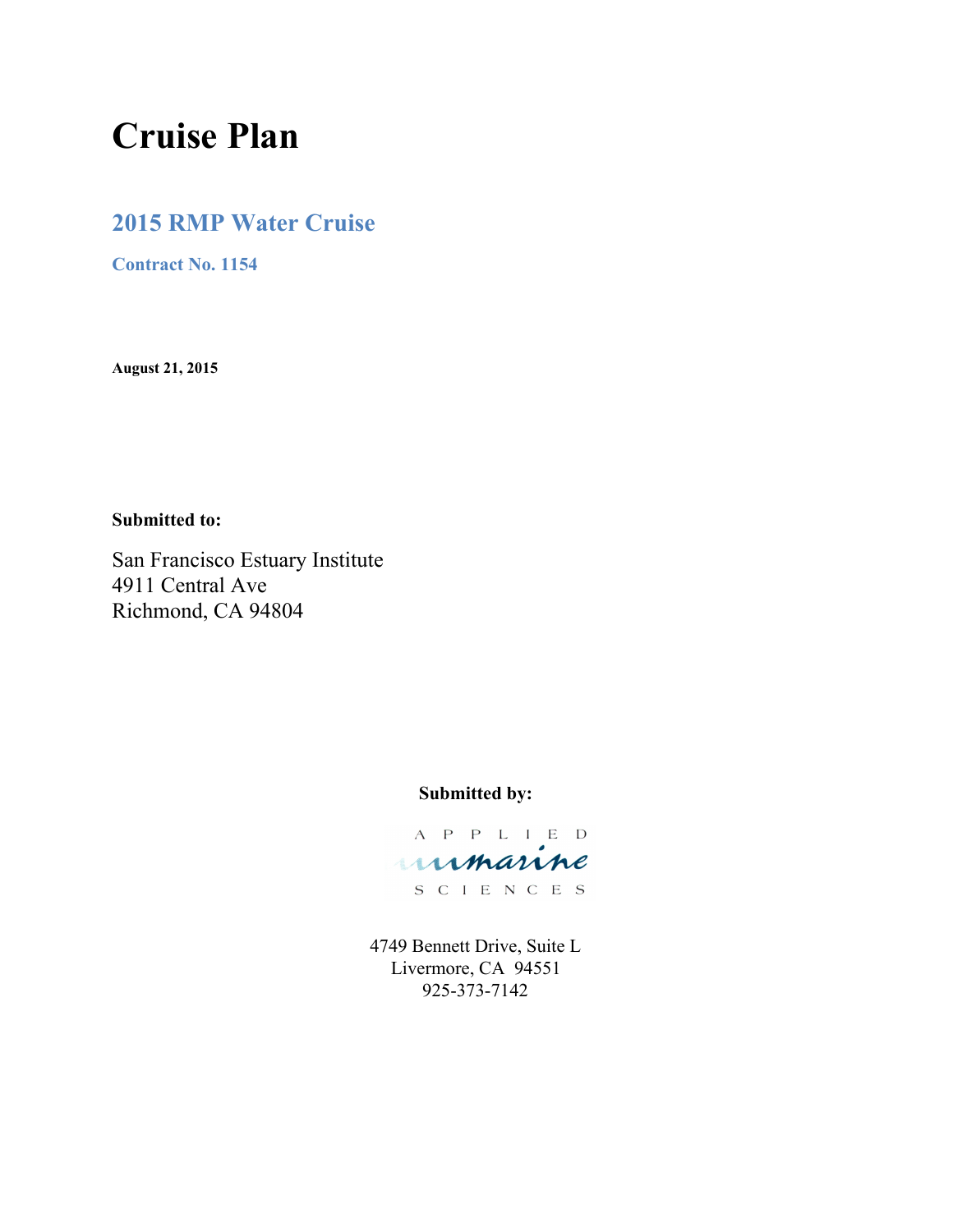# **1. Introduction**

This report details plans associated with the annual Regional Monitoring Program for Water Quality in the San Francisco Estuary (RMP) water cruise. The RMP water sampling program was redesigned in 2002 to adopt a randomized sampling design at thirty-one sites in place of the twenty-six base program stations sampled previously. In 2007, the number of sites was decreased to twenty-two stations, and it remains as such for 2015.

# **2. Cruise Plan**

# **2.1.Objectives**

All sampling will be conducted from the *RV Turning Tide*. The objectives of the sampling effort are to collect the following:

Real-time Data Collection

- 1. Real-time data over the duration of sampling for conductivity, temperature, optical back scatterance (OBS), and dissolved oxygen (DO) by AMS (1 meter CTD cast for duration of sampling, followed by a full water column profile where water depth allows).
- 2. Water samples from 22 sites for on-board (field meter) measurement of DO, pH, salinity, conductivity, and temperature by SFEI.
- 3. Document current and recent weather conditions at each site.

### Total Fraction

Unfiltered water samples for analysis of **total**:

- 4. 22 sites (and 1 replicate and 1 blank) for analysis of MeHg by ethylation/CVAFS (Brooks Rand Labs (BRL))
- 5. 22 sites (and 1 replicate and 1 blank) for analysis of Cu by column chelation and ICP-MS (BRL)
- 6. 22 sites (and 1 replicate and 1 blank) for analysis of Se by column chelation and ICP-MS (BRL)
- 7. 22 sites (and 1 replicate and 1 blank) for analysis of CN by colorimetry (ALS Environmental  $(ALS)$
- 8. 22 sites (and 1 replicate and 1 blank) for analysis of SSC (ALS)
- 9. 9 sites (and 0 replicates) for analysis of aquatic toxicity by Pacific EcoRisk (PER).
- 10. 22 sites (and 1 blank) for analysis of bisphenols (SIU).

Unfiltered water samples at 3 sites (and 0 replicates and 1 blank, except Asbestos) for analysis of **CTR Parameters in total fraction**:

- 11. Sb by ICP-MS (BRL)
- 12. Be by ICP-MS (BRL)
- 13. Tl by ICP-MS (BRL)
- 14. Total Cr by ICP-MS (BRL)

| 전 사<br>I |  |  |
|----------|--|--|
|          |  |  |
|          |  |  |
|          |  |  |
|          |  |  |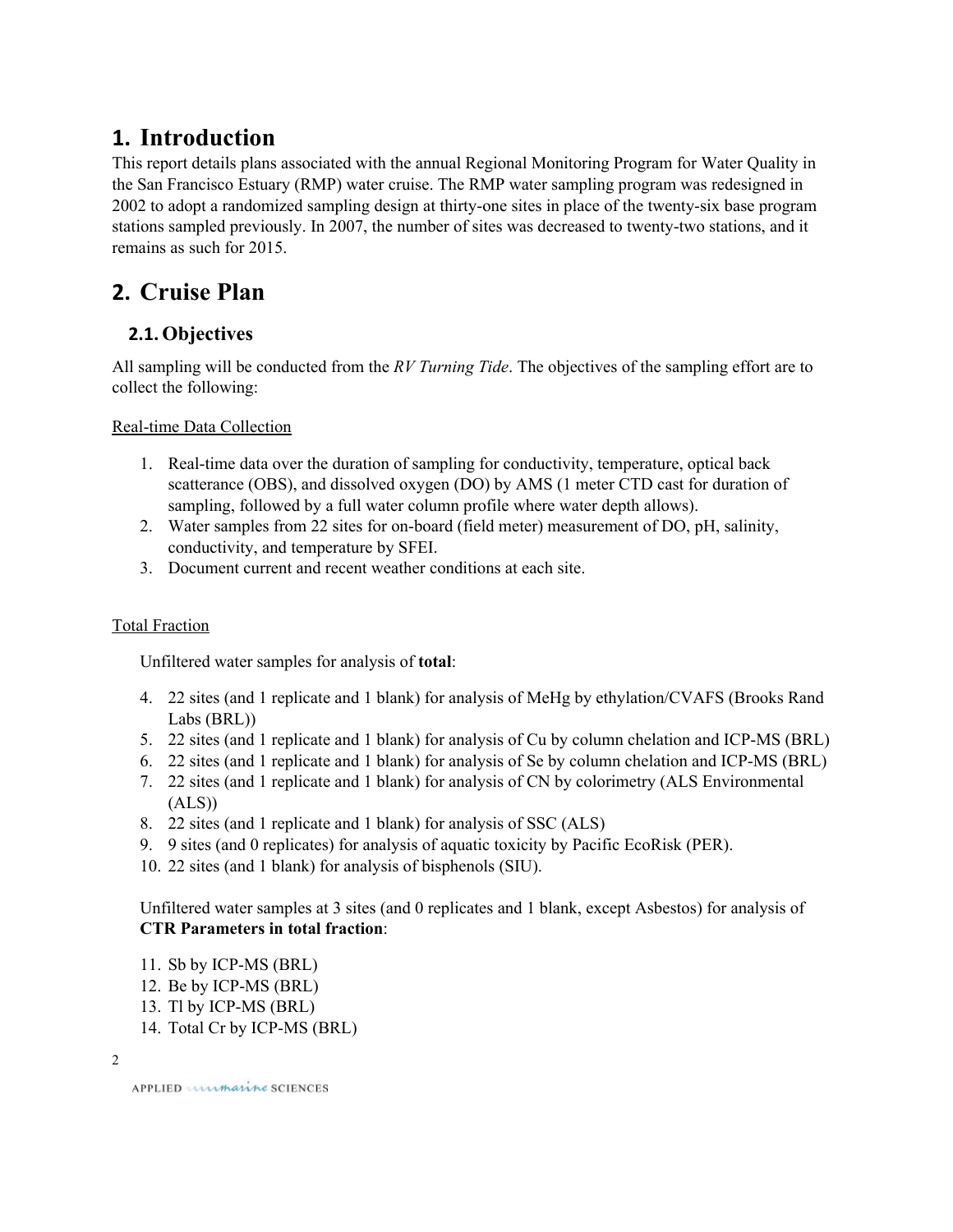- 15. TBT by GC/MS (Caltest subcontracted to Test America in Kelso, WA)
- 16. 1 sample at BG20 for Asbestos by EPA method 100.1/100.2 (0 replicates and 0 blanks) (Caltest subcontracted to EMSL)
- 17. VOCs by GC/MS (Caltest)
- 18. SVOCs by GC/MS (Caltest)
- 19. Benzene by GC/MS (Caltest)
- 20. Pesticides by GC/MS (Caltest)
- 21. Phthalates by GC/MS (Caltest)
- 22. Total Solids (Caltest)

### Particulate Fraction

23. One particulate (filter) sample from 22 sites (and 1 replicate and 1 blank) for POC analysis by ALS Environmental (ALS)

### Dissolved Fraction

Filtered (using pre-cleaned 0.45µm cartridge filter) water samples for analysis of **dissolved**:

- 24. 22 sites (and 1 replicate and 1 blank) for analysis of MeHg by ethylation/CVAFS (Brooks Rand Labs (BRL))
- 25. 22 sites (and 1 replicate and 1 blank) for analysis of Cu by column chelation and ICPMS (BRL)
- 26. 22 sites (and 1 replicate and 1 blank) for analysis of Se by column chelation and ICPMS (BRL)
- 27. 22 sites (and 1 replicate and 1 blank) for analysis of DOC (ALS)
- 28. 22 sites (and 1 replicate) for analysis of hardness (ALS)

# **2.2. Sampling Methods**

### Field parameters

Field parameters (DO, conductivity, salinity, and pH) will be collected using a YSI water quality meter provided by SFEI. The YSI meter should be calibrated for conductivity, pH, and DO at the start of each day, and calibration results recorded on the station field sheet and laptop access form. When recording field readings, the sampler should ensure that the YSI electrode is fully submerged and not surrounded by any bubbles.

The following steps describe the YSI deployment and data management process:

### *Programming the YSI*

- 1. Hit 'Esc' to go to menu
- 2. Arrow down to "Logging Setup"
- 3. Go to 'edit site list' delete old sites or just add in new sites
- 4. Enter sites then press enter to store the site

3

APPLIED unmarine SCIENCES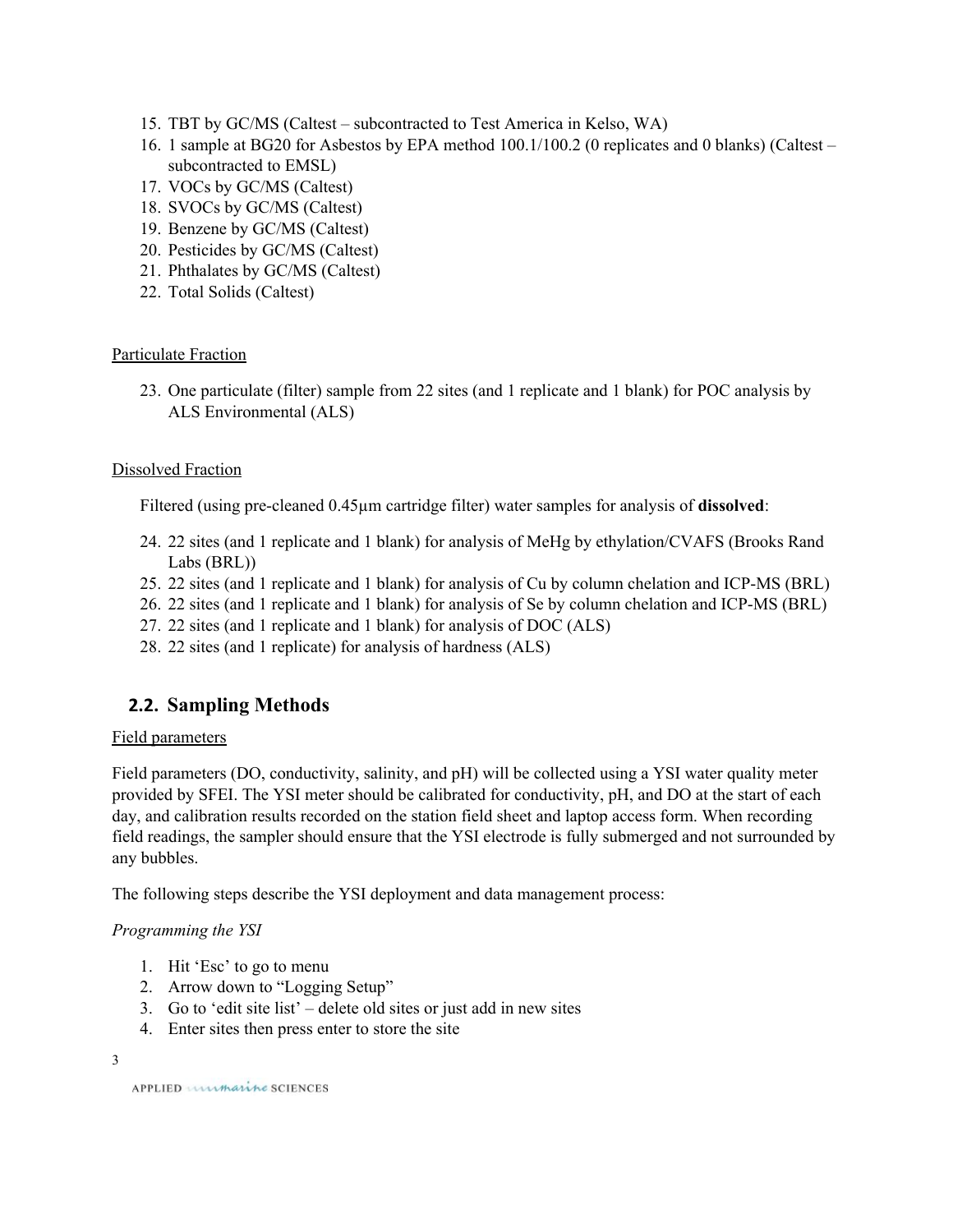5. Hit 'esc' to get out of the menu

### *Running the YSI*

- 1. hit 'esc' to go to the menu
- 2. go to logging setup menu and set the logging interval to 5 minutes
- 3. go to 'start logging' and press enter
- 4. select site from site list and press enter
- 5. screw the metal cage onto the probe sensor assembly
- 6. lower the probe sensor assembly to 1 m below the water surface, and fix cable to the boat railing to keep the probe at that depth for the duration of the time on station
- 7. to stop logging go to 'stop logging' and hit enter
- 8. record DO, pH, salinity, conductivity, temperature, site code, and sampling date/time on the YSI field sheet, usually requested near start or middle of time on station

The following steps describe the CTD deployment and data management process:

- 1. Initialize CTD via laptop.
- 2. Disconnect communication cord from CTD and replace rubber cap.
- 3. Ensure that rope is securely fasted to vessel and to CTD containment cage.
- 4. Ensure that DI syringe is disconnected from CTD input.
- 5. Turn CTD on by moving switch completely to on position (fully up).
- 6. Place CTD into the water, with intake approximately 1 meter below water surface (typically a bit lower in the column to allow for any seas).
- 7. Leave CTD deployed for duration of sampling.
- 8. When sampling is completed, slowly lower CTD to the bottom (at a rate less than 1' per second) until rope goes slack or the end of the rope is reached. With strong currents, the rope may extend at a severe angle precluding its reaching the bottom. As soon as the CTD reaches the bottom, immediately begin moving to surface so as to minimize the amount of sediment pulled into the intake. The CTD can be moved to the surface at any rate as data is only collected on the downcast.
- 9. When CTD is at the surface, return to the vessel deck and place the switch in the off position (fully down).
- 10. Download the data between stations.
- 11. At day's end (or after stations where CTD intake may have become fouled with sediment or vegetation) rinse the CTD with distilled water, flush the intake with a minimum of three syringes full of distilled water, and store the CTD with a full syringe of DI inserted onto the intake and partially emptied into the CTD.

### Lab parameters

### *Pump station set-up and take-down*

Trace metals and CTR parameter samples will be collected using clean hands-dirty hands protocol. This requires three samplers:

4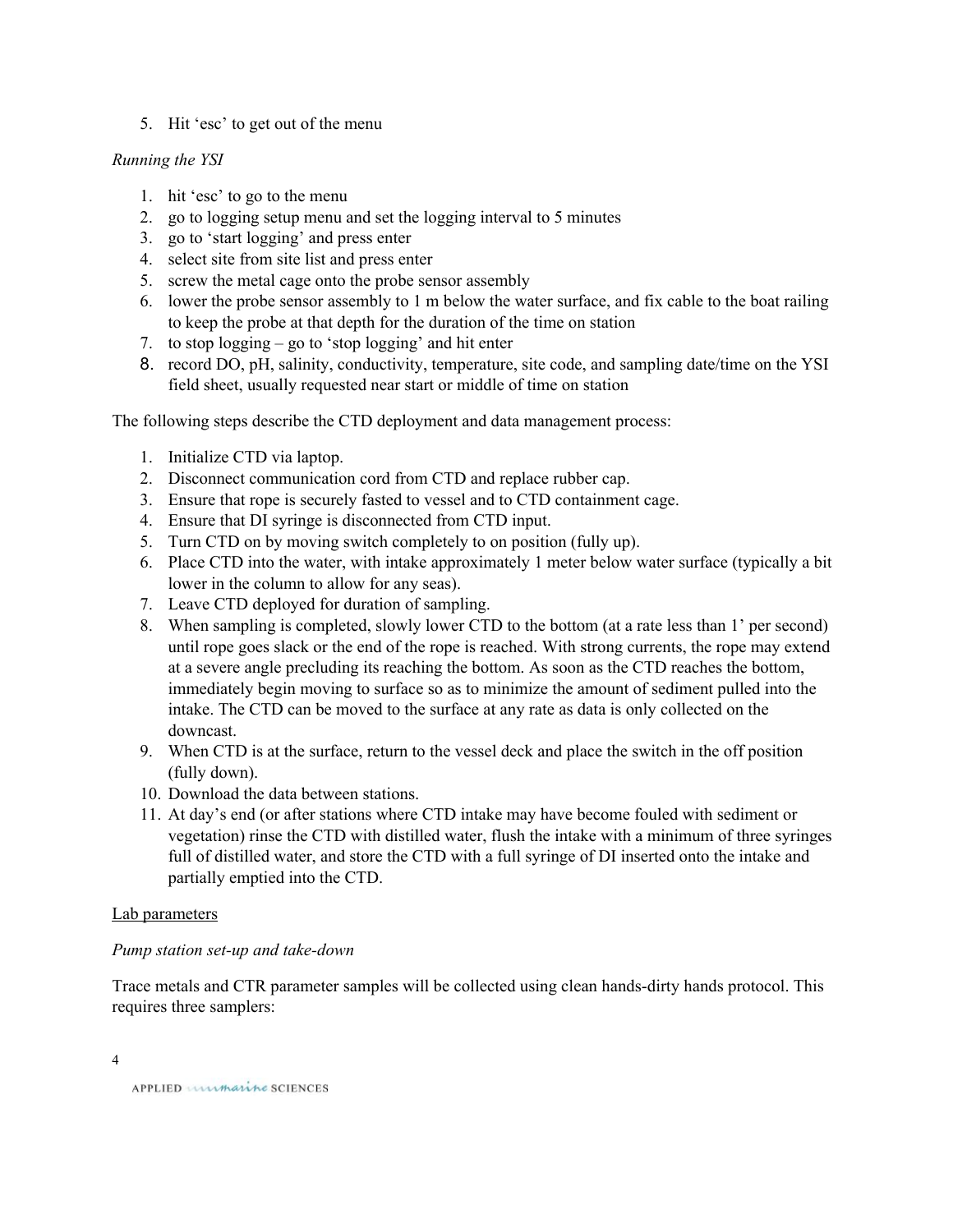- 1. Super dirty = no gloves
- 2. Dirty = vinyl or nitrile gloves
- 3. Clean = vinyl gloves (optionally nitrile inside) provided by BR for Trace Metal sampling and nitrile gloves for CTR sampling

Sampling tube assemblies will be shipped to analytical laboratories, precleaned using an acid wash and blanked prior to sampling. Ensure pump switches are covered with discarded plastic bag (e.g. formerly holding precleaned tubing) such that dirty hands can touch switches without becoming excessively contaminated. Replace gloves as frequently as needed if a contaminated surface is touched. The protocol described below was written for metals sampling, but can be similarly applied to other sampling parameters.

- 1. Super Dirty sets up table, pump, and tubing stand
- 2. Dirty puts on a pair of nitrile gloves and opens the outside bag of vinyl gloves, optionally opening the inner bag if they can without directly touching the bag (e.g. using inner face of outside bag to peel apart inner bag opening)
- 3. Clean puts on nitrile gloves, opens inner bag if needed, and pulls out a pair of vinyl gloves by the cuffs and puts them on carefully, touching a minimum of the glove outside with nitrile (e.g. touch the cuff only on the first glove, then once one hand is in vinyl, to be sure to minimize touching the cuff of the second glove, which was semi-dirtied by touching with nitrile).
- 4. Once Clean puts vinyl gloves on DO NOT TOUCH ANYTHING HANDS OFF EVERYTHING EXCEPT INSIDE THE TUBING BAG AND TUBING ENDS
- 5. Dirty opens outside tubing bag.
- 6. Clean opens inside tubing bag and pulls out the tubing by grabbing both ends (23 inches from the ends) and holding the middle loops. Be careful not to allow either end of the tubing to touch other surfaces on the boat (personnel, clothing, etc). Do not let go of tubing.
- 7. Dirty attaches outtake side of tubing (rubbery end) to the pump (near the join with teflon tubing) and stand (handling only the stand, clamp, and tubing 6" or more from the end - only Clean touches the last 3 inches of tubing).
- 8. Dirty gets the floats, weights and ties out of the bag and attaches the intake end of the tubing to the float and weight using the ties. Leave at least 1.5 feet free at the end of the teflon tubing to avoid contamination by the float or weight. Orient the weight such that the free end is pointing towards the end of the tubing. Clean should continue holding the end of the tubing during this process.
- 9. Super dirty wraps plastic tape around the tubing and maneuvers pole over edge of boat.
- 10. When ready to deploy, clean hands releases intake end of tubing.
- 11. Dirty covers the pump face (switches etc) with the now empty tubing bag, tucking under bungees, taking care not to touch exposed tubing end.
- 12. Dirty opens cooler. Super Dirty secures cooler open with duct tape or bungee, and arranges coolers/buckets/seats to suit Dirty & Clean preferences.
- 13. Run the pump at least one minute to flush. Dirty should rinse off gloves in the flush stream, taking care not to touch exposed tubing.
- 14. Super dirty fills POC/DOC bottle and takes to filtering station
- 15. For each sample, Dirty opens outside bag.

APPLIED unmarine SCIENCES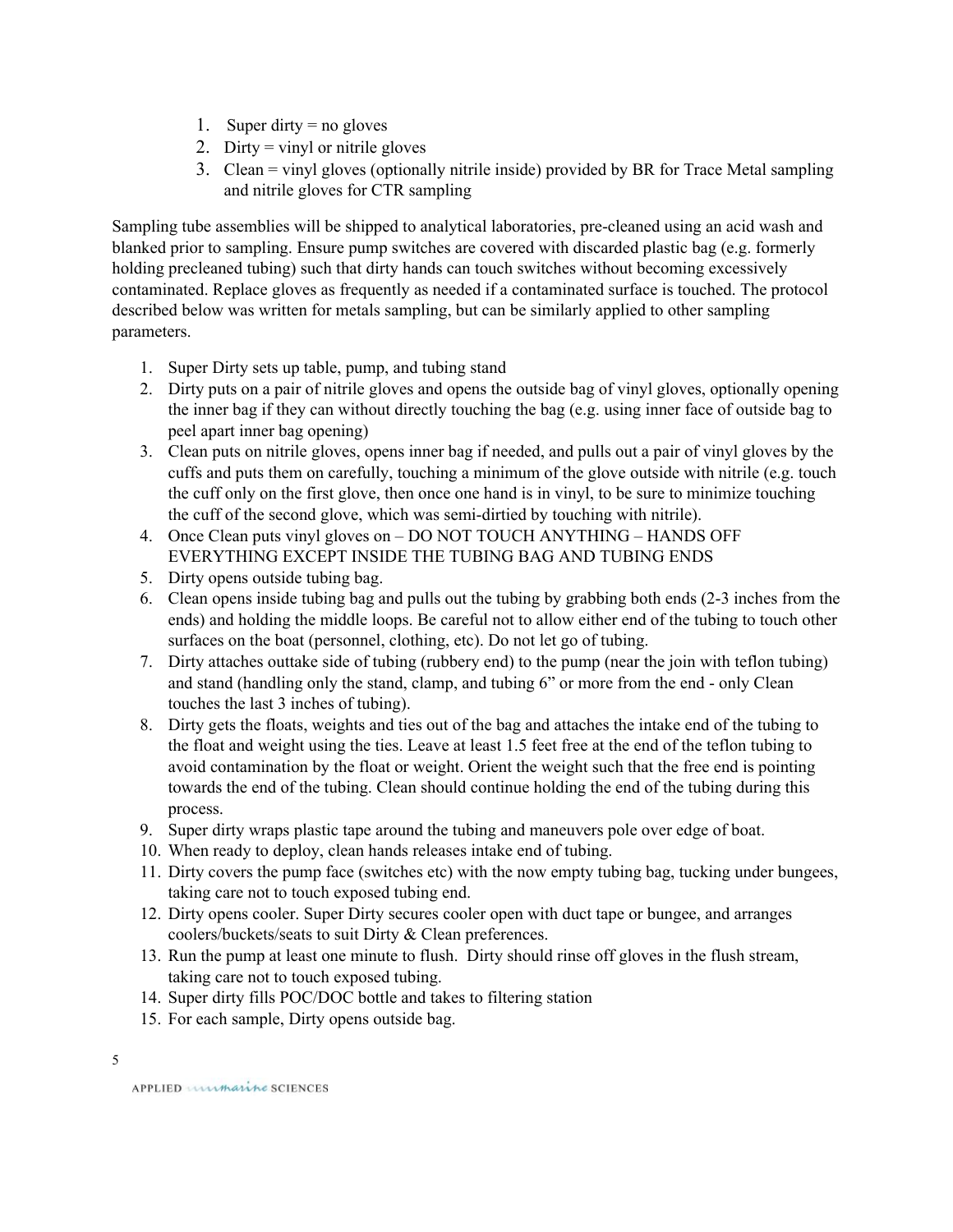- 16. Clean opens inside bag and handles & fills bottle with Dirty controlling the pump on/off switch.
- 17. Fill all total fraction bottles.
- 18. Dirty opens the outer bag of the filter.
- 19. Clean pulls out filter and attaches it to the end of the tubing.
- 20. Dirty arranges the clamp jaws to hold the filter. Clean closes and drops the empty filter bag into the cooler opened by Dirty - bag will be later used to cover the teflon tubing end during transit.
- 21. Run the pump one minute to flush. Especially at stations where the water looks cloudy/dark in the POC and other bottles, don't run too long, or filter will clog and blow itself off from backpressure.
- 22. Once done with all samples, Super dirty pulls pole up and Dirty grabs the weight careful not to let the intake end strike anything, and covers intake in plastic glove or empty filter bag. Weight and intake are placed in the overflow sink. (Clean at this point can also take on any tasks assigned to Dirty)
- 23. At the end of the day, the weight and ties are removed from the tubing, with the tubing stored in the discarded inner bag from the days tubing, and the weight and ties placed in used outer bag.

### *Sample labeling*

AMS field staff will print out and provide sample labels to sampling personnel prior to arrival on station. The sample ID naming convention is as follows:

### RMP-15WC-xxxx

where xxxx is a four-digit number assigned by the sample tracking and labeling application.

For double bagged samples, printed labels are dropped inside the outer bag, and a sharpie is used to write the site code and fraction (T or D) on the label on the outer bag. Labels should be attached directly to bottles without bags, and the site code, analyte, and fraction should be written on the bottle lid.

POC filters should be individually wrapped in foil provided by ALS, which will be placed inside ziplock bags. The ziplock bag should be labeled with the filtered volume.

### *Blank sample collection*

One field blank will be collected prior to field sample collection at station SB070W. This blank will be taken at the beginning of the day, before any other sample collection, to ensure the sample is collecting using a clean sampler (ie. no site water contamination). Prior to field blank sample collection, sample tubing is rinsed with lab blank water for at least 30 seconds (may vary depending on how much water is provided by labs and how much is required for analyses pump rate is about 1L per minute).

DI water will be provided by BRL for metals and ancillary parameter blanks, and Caltest for CTR parameter blanks. Because there is only one POC and DOC field blank, it will be collected from filtered blank waters.

### *Sample Collection*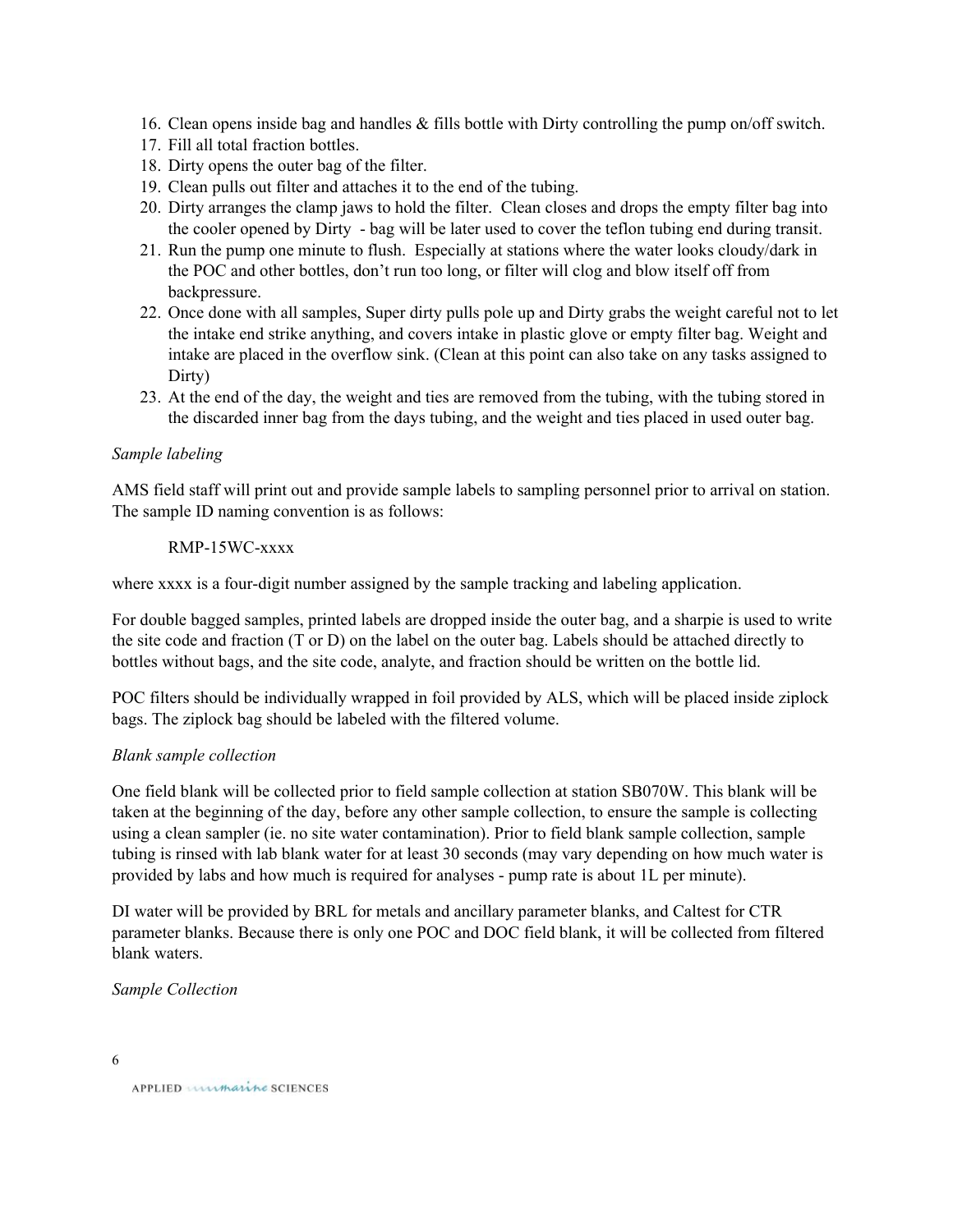Sample tubing must be rinsed with site water prior to any sample collection for at least a minute (total fraction) and for only one minute (dissolved fraction, to not clog the filter). The overflow sink drains to a 5 gallon bucket or water jug to avoid contaminating the site with water flowing off the boat deck. If a blank sample will be collected that day, do not attach the float and weight or flush the sampler until after the blank sample has been collected.

The "clean hands" sampler will rinse all bottles without preservative with site water before filling organics bottles should be rinsed once, and all other bottles should be rinsed twice. To rinse, partially fill a bottle (510 seconds, enough to rinse the interior surface), close the cap, shake/swirl thoroughly, and dispose of the rinsate. Bottles with preservative are filled directly, without overflowing. Bottles that will be frozen are filled to 3/4 of the total bottle volume (none on this cruise). See table 8 for a list of sample bottles by parameter and bottle handling instructions.

### **Sampling Stations**

Samples will be collected at three pump and tubing set-ups, each corresponding to a pump and precleaned sampling tubing assembly. Metals and ancillary parameters will be collected at station 1; toxicity samples will be collected using a high-volume pump at station 2, and non-metal CTR parameters will be collected at station 3.

DOC/POC samples will be collected as whole water samples at the metals sampling station, and will be filtered using a vacuum pump and pre-ashed filters inside the boat cabin. Bisphenol samples will be collected by submerging the sample bottle using a steel sampling pole.

Staff will be roughly assigned to sampling stations in the following order:

- Staff 1 CTD, YSI, Bisphenols sampling, labeling
- Staff 2 Metals and ancillary parameters, "clean hands"
- Staff 3 Metals and ancillary parameters, "dirty hands"
- Staff 4 POC/DOC filtering, CTR "clean hands"
- Staff 5 Toxicity samples, CTR "dirty hands"

At stations where toxicity sampling is not required, staff 5 will collect bisphenols samples

At stations where CTR parameter sampling is not required, staff 4 and 5 will assist with the sampling of field parameters. Additional staff will assist with sample labeling, organization, and equipment cleaning.

### Station 1: Metals & Ancillary parameters

A low-volume peristaltic pump will be provided by SFEI and 9 sampling tube assemblies (one each for 5 sampling dates and 4 backups) will be provided by SFEI and pre-cleaned by BRL. Each tubing assembly consists of 16 ft of PVDF and 3 ft of silicone tubing attached with zip ties. Precleaned filters for dissolved trace elements sampling and pre-ashed filters for POC samples will be provided by BRL and ALS, respectively.

7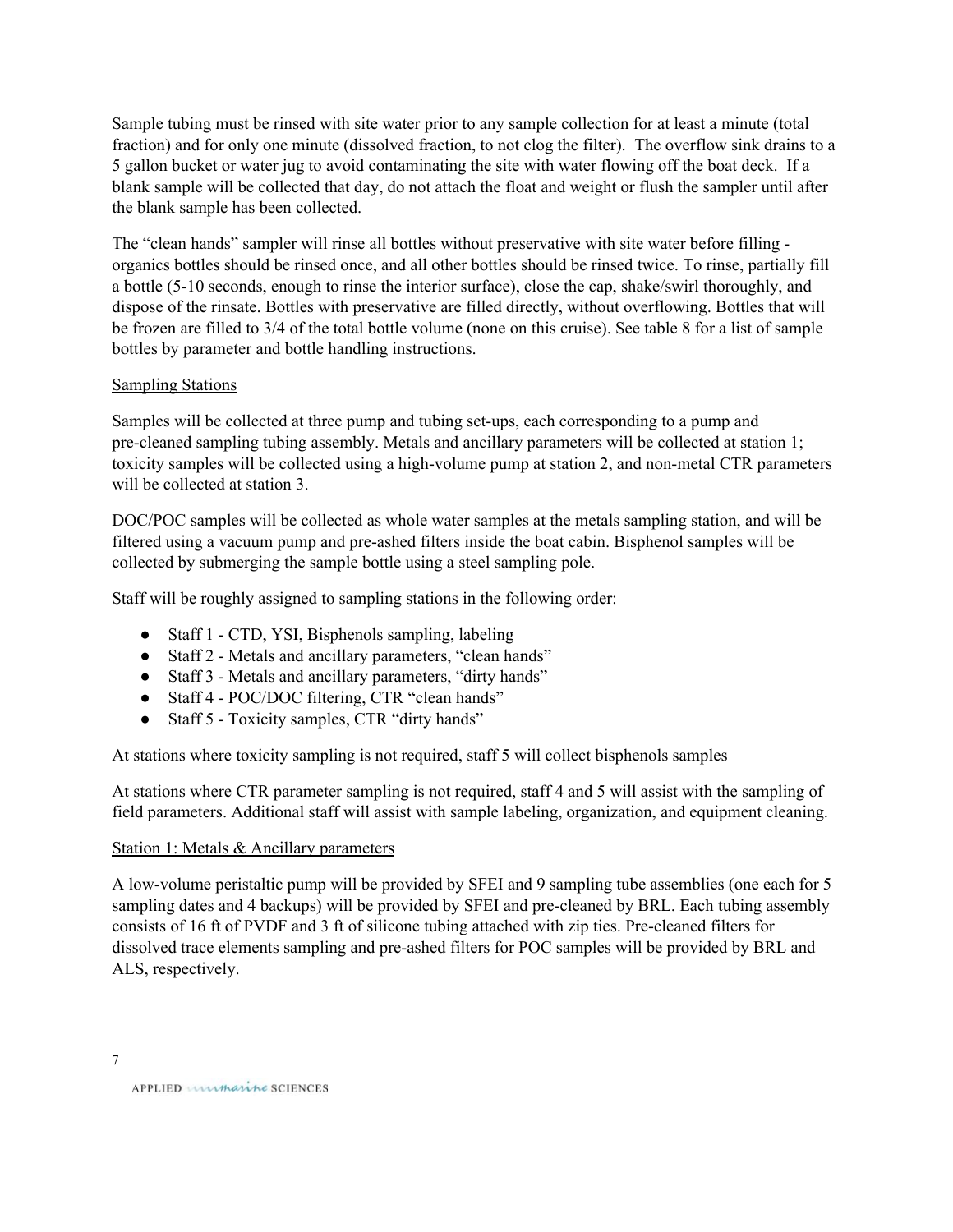Bagged samples should be collected before unbagged samples. Samples should be collected using clean hands-dirty hands technique in the order listed below.

#### A. **DOC/POC**

Particulate organic carbon: Collect samples into clean 2L sample bottles. Use the filter setup (see Figure 1) to filter water through the pre-ashed filters. Filters should be removed from packaging using forceps only. Filter samples inside the boat cabin to protect bottles from the sun. Swirl sample and pour out measured volume of water using graduated cylinders. Add water in 50100 mL increments until filter clogs. Do not let filter run dry between additions, turn off pump well in advance as residual vacuum continues to pull quickly especially when filter is not clogged. Do not add water too quickly or in large volumes: water may become trapped on top of clogged filter. On final addition for a given filter, filter can run run dry. Keep track of amount of water filtered and record this amount on the site sheet and in the access form on the laptop. Also record the pre-assigned number of the filter.

Carefully lift filter chimney/funnel straight up to avoid knocking off filtered material. Leaving filter pump on can help prevent filter lifting with chimney. Fold filter in half carefully to not expose any filtered material, and taking care not to touch filtered material with forceps. Can use second pair of forceps or chimney to flatten/fold filter. Individually wrap filters in foil pouches provided by ALS using forceps, and place these pouches inside ziplock bags along with pre-printed label. Label the ziplock bags with the filtered volume and immediately freeze the sample on dry ice.

Dissolved organic carbon: Pour some of the filtrate (water in the bottom of the flask after the POC sample has been collected on the filter) into 40-mL bottles (this will be the DOC fraction). Make sure there is no head space, but do not overfill to keep preservative intact. Refrigerate the DOC, do not freeze. Rinse filtration apparatus with DI between stations, and wipe off and rinse with DI any material accidentally left on forceps when done.

#### **B. Total**

- **a. Trace metals (Cu, Se, Sb, Be, Tl)**
- **b. MeHg (preserved with H2SO4 no rinse)**
- **c. CN**
- **d. SSC**

Because ALS only sent 1L bottles, guesstimate the sample volume to collect for each station. As a rule of thumb: at any stations deeper than 20 ft with only a hint of color in POC water bottle (Central Bay, Golden Gate), collect 1L. If the sample is slightly cloudy, collect around 500 mL or a bit less  $\frac{1}{2}$  full). If the water is cloudy (brownish around the boat, less than 6ft depth, rocked by wind/waves) collect around 250ml (¼ full). Most sites should be in the slightly cloudy category.

After collecting whole water samples, the "clean hands" sampler should attach a precleaned filter provided by BRL to the end of the tubing. The "dirty hands" sampler should use a clamp to hold the filter in place. The filter should be flushed for at least 1 minute before collecting the first dissolved sample.

### **C. Dissolved**

**a. Trace metals (Cu, Se)**

```
8
```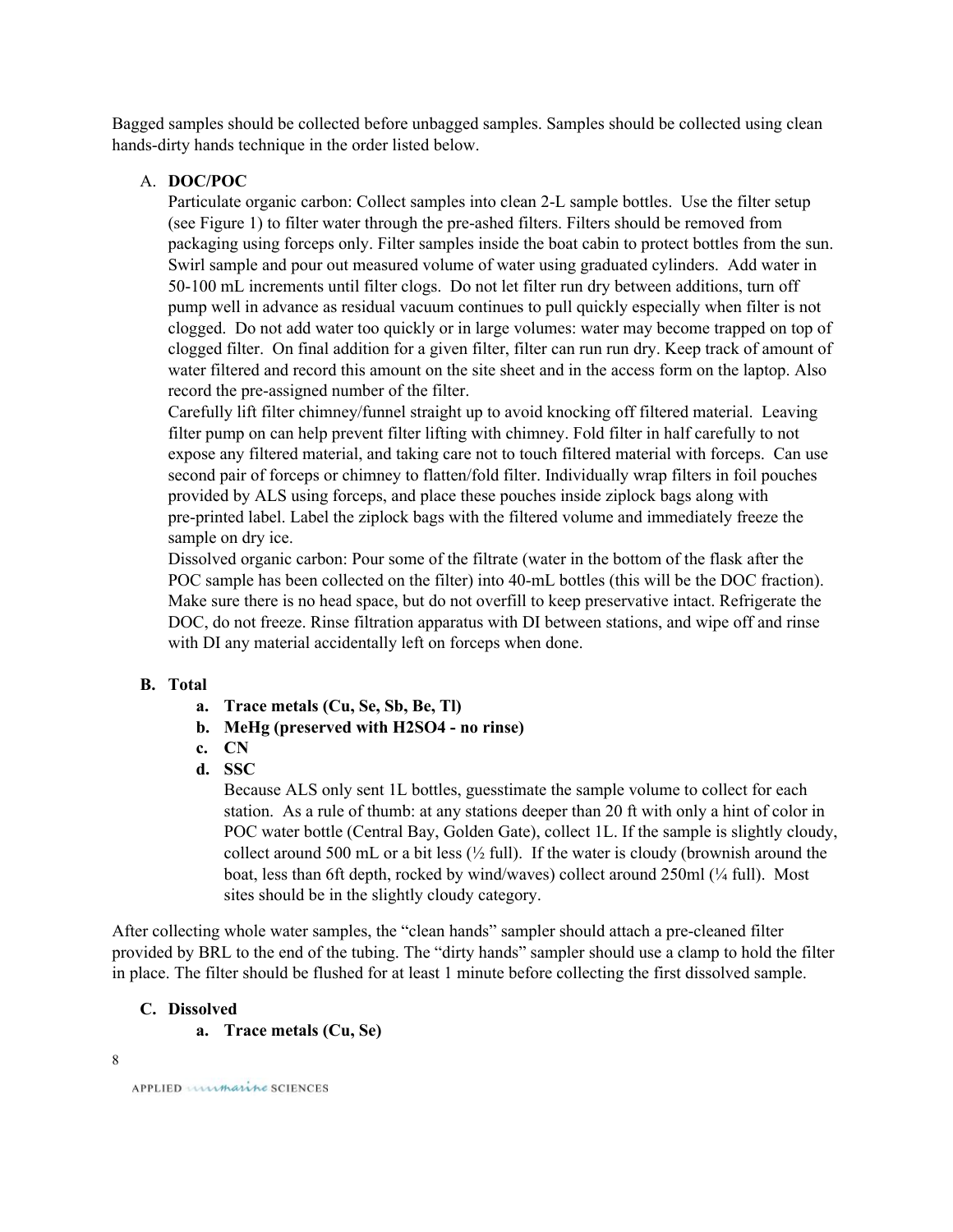# **b. MeHg (preserved with H2SO4 no rinse)**

### **c. Salinity/Hardness**

### Station 2: Toxicity

A high-volume peristaltic pump will be provided by AMS and 9 sampling tube assemblies (one per toxicity station) will be precleaned by Pacific Eco Risk. Collect samples into a 5 gallon carboy and place the bottle label directly on the bottle. Sampling personnel should use gloves (nitrile or vinyl OK) while handling the pump and tubing. Bottles should be left with some headspace after filling.

### Station 3: CTR parameters

A lowflow peristaltic pump will be provided by AMS and 5 sampling tube assemblies (one each for 3 sampling dates and 2 backups) will be provided by SFEI and precleaned by Caltest. The tubing assemblies consist of 16 or 12 ft PVDF tubing and 3 ft of silicone tubing attached using zip ties, and will be acid-washed and lab-blanked for organic contaminants using EPA Methods 624 and 625. All samples collected will be whole water using clean hands-dirty hands technique. SVOC and VOC should be collected with minimum to no headspace as practicable. Gloves should be worn in the same manner as for the metals collection, if for no other reason but to avoid contaminating gloves potentially used for metals. If separate gloves will be used for metals and CTR sampling, nitrile gloves can be used for both clean and dirty hands CTR sampling.

- **A. Organics**
- **B. Pesticides**
- **C. Tributyltin**
- **D. Asbestos collected at BG20 only**
- **E. Total Solids**

### Station 4: Bisphenols

Bisphenol samples will be collected by submerging the sample bottle using a steel sampling pole. Fill containers between 1/2 and 2/3 full. Do not brace the sampling pole against the boat rail to use as a lever, which will cause the pole to break. Slowly pull the sampling pole directly out of the water and into the boat with the non-sampling end angled upwards until the bottle can be reached. See Appendix B for detailed sampling instructions.

# **2.3. Personnel**

The personnel and work assignments for this cruise are shown in Table 1.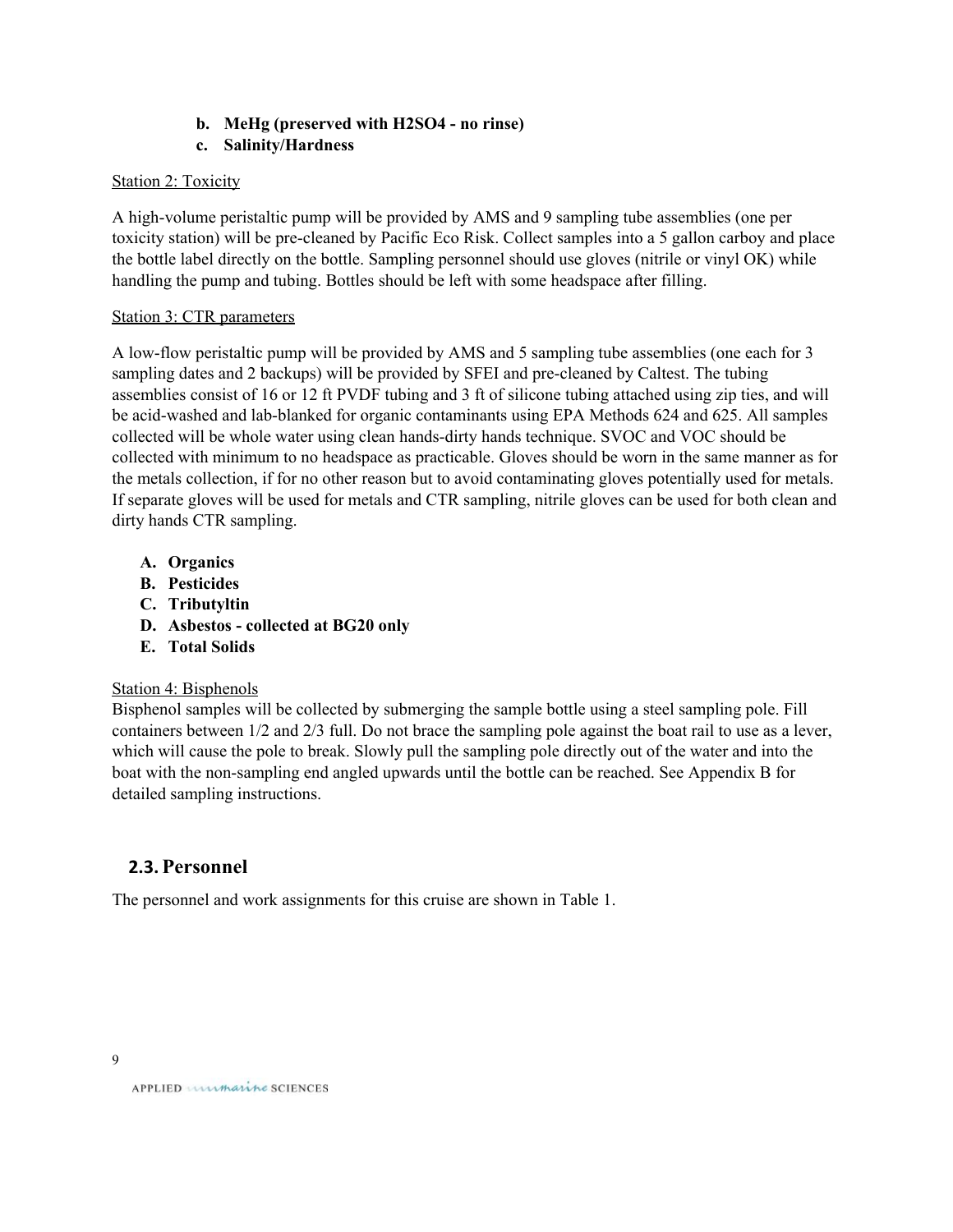| <b>Name</b>         | <b>Affiliation</b> | <b>Duties</b>                           | <b>Cell</b>  |
|---------------------|--------------------|-----------------------------------------|--------------|
| Paul Salop          | AMS                | Cruise Manager (8/26)                   | 510-323-6523 |
| Doug George         | <b>AMS</b>         | Cruise Manager $(8/26 - 9/1)$           | 650-776-1449 |
| <b>Emily Novick</b> | SFEI               | Field Sampling, (8/27)                  | 240-277-3669 |
| Don Yee             | <b>SFEI</b>        | Field Sampling, (8/26, 8/27)            | 650-530-0603 |
| Amy Franz           | <b>SFEI</b>        | Field Sampling, (8/28, 8/31, 9/1)       | 510-282-5012 |
| Jennifer Sun        | <b>SFEI</b>        | Field Sampling, (8/26, 8/27, 8/28, 9/1) | 949-202-6671 |
| Patrick Kim         | <b>SFEI</b>        | Field Sampling, (8/26, 8/27, 8/28, 9/1) | 510-685-0574 |
| Rebecca Sutton      | <b>SFEI</b>        | Field Sampling, $(8/31, 9/1)$           | 510-701-7050 |
| Phil Trowbridge     | <b>SFEI</b>        | Field Sampling, (8/26, 8/28)            | 603-340-5220 |
| Adam Wong           | <b>SFEI</b>        | Field Sampling, $(8/31, 9/1)$           | 530-400-5192 |
| Carolyn Doehring    | <b>SFEI</b>        | Field Sampling, (8/26, 8/27)            | 815-922-5973 |
| Shira Bezalel       | <b>SFEI</b>        | Photography (8/31)                      | 510-761-3321 |
| Chris Vallee        | <b>USGS</b>        | Vessel contact                          | 916-764-2419 |
| Jerry Eldorado      | Aloha Trans        | Logistics                               | 925-640-1600 |

**Table 1. Personnel for 2015 RMP Water Cruise**

Representatives of program sponsors may be aboard the *RV Turning Tide* during portions of the cruise to observe sampling operations. Msrs. Salop and George will be responsible for oversight of sampling operations, compliance with cruise plan and quality assurance guidelines, maintenance of the sample field log, chain-of-custody procedures, and CTD profiling. Captain Vallee will be responsible for vessel operation and safety. Msrs. Novick, Yee, Franz, Sun, Kim, Sutton, Trowbridge, Wong, and Doehring will alternate trace metals, CTR, and ancillary sampling.

# **2.4. Cruise Schedule**

Sampling activities for the 2015 RMP Water Cruise are shown in Table 2. The tentative schedule assumes that an average of one hour will be required for sampling at each station. Sampling times may also vary depending upon suspended sediment loads, number and type of samples collected, and other factors. The schedule is for planning purposes only, and may be revised during sampling operations to reflect weather conditions, equipment performance, or other factors. Any sites unable to be sampled at the scheduled time will be rescheduled later in the cruise if possible, or will be replaced with the first available site within the segment from the current 2017 sampling schedule (see Appendix A for site locations). A record of all sites not able to be sampled and why will be maintained as part of the cruise recordkeeping.

There are no target sites for 2015 within close proximity to sensitive areas. AMS personnel have arranged to check in with USCG Command Center (415-399-3547) as needed in attempt to minimize disruptions to sampling.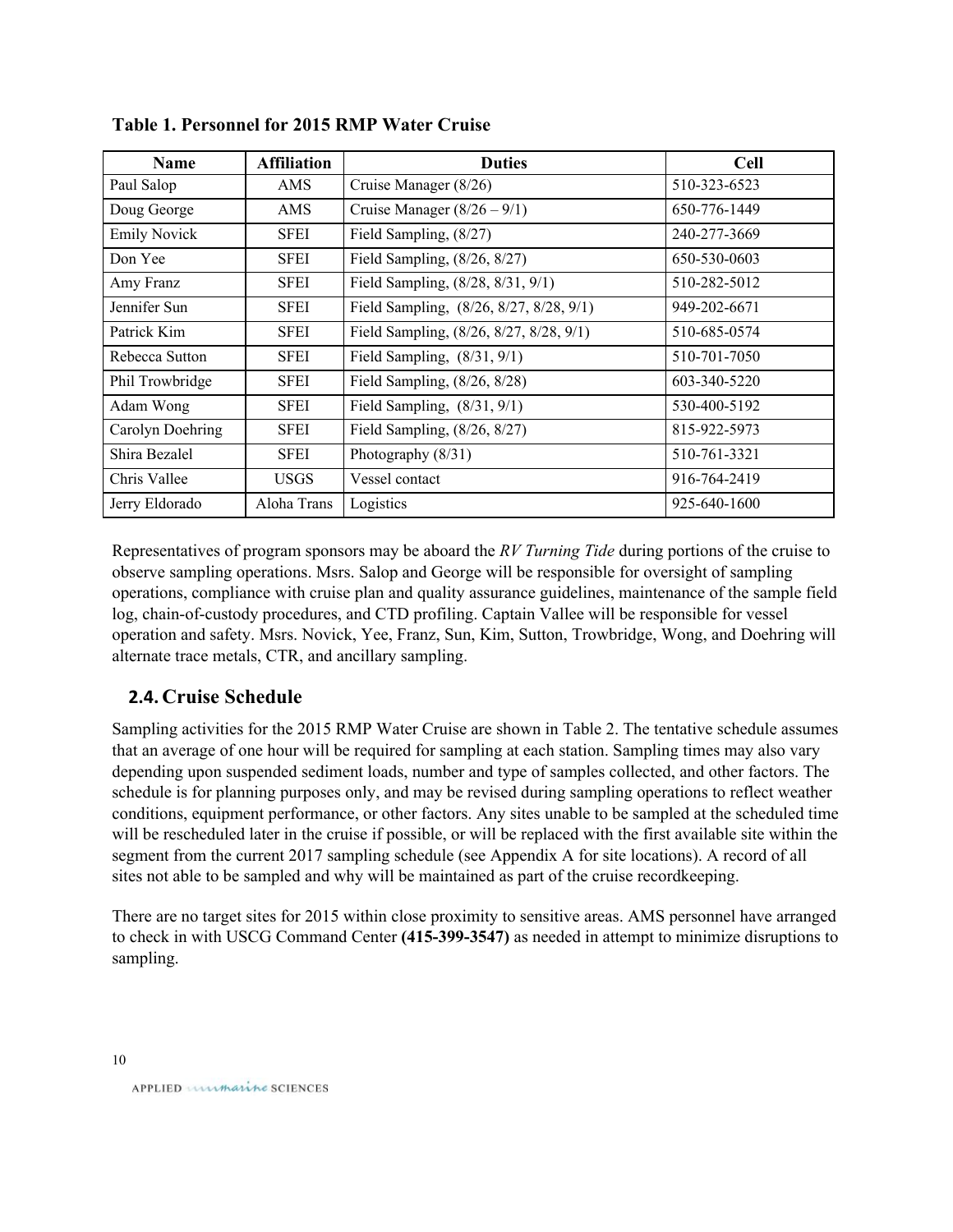| Date      | <b>Time</b> | <b>Activity</b>                                                                                                                                                                                                                                                                                                |
|-----------|-------------|----------------------------------------------------------------------------------------------------------------------------------------------------------------------------------------------------------------------------------------------------------------------------------------------------------------|
| Aug 25    | 0900-1500   | RV Turning Tide transits from Oakley to Redwood City Marina (675 Seaport<br>Blvd, 650-363-1390).                                                                                                                                                                                                               |
|           | 1500-1700   | AMS and SFEI personnel mobilize sampling equipment and load aboard vessel<br>RV Turning Tide at Redwood City Marina. Aloha Transportation (Aloha) meets<br>vessel at Redwood City Marina and ferries skipper to Driftwood Marina to<br>retrieve personal vehicle.                                              |
| Aug 26    | 0700-1630   | Mobilize remaining sampling gear aboard vessel at Redwood City Marina.<br>Sample BA30, LSB062W, LSB066W, LSB064W, LSB061W, and LSB065W<br>(low tide 0.3' at 4:56; high tide 7.3' at 11:28). Return to Redwood City Marina<br>and demobilize vessel. Aloha retrieves all remaining samples for transfer to AMS. |
| Aug 27    | 0700-1615   | Mobilize sampling gear aboard vessel at Redwood City Marina. Sample field<br>blank, SB070W, SB068W, SB067W, CB040W, and BC10 (low tide -0.3' at 5:25,<br>high tide 6.9' at 11:55). Transit to Emeryville Marina (3310 Powell St,<br>Emeryville, 510-654-3716) and demobilize vessel.                           |
|           | 1615-1915   | Aloha Transportation meets vessel at Emeryville Marina and retrieves all<br>personnel for transfer to personal vehicles in Redwood City and all samples for<br>transport to AMS.                                                                                                                               |
| Aug 28    | 0700-1430   | Mobilize sampling gear aboard vessel at Emeryville Marina. Sample BC20,<br>CB041W, and CB042W (low tide -0.5' at 5:26; high tide 5.5' at 12:12 am).<br>Transit to Emeryville Marina and demobilize vessel.                                                                                                     |
|           | 1430-1800   | Aloha Transportation meets vessel at Emeryville Marina and retrieves all samples<br>for transport to PER (toxicity) and AMS (all other)                                                                                                                                                                        |
| August 31 | 0845-1630   | Mobilize sampling gear aboard vessel at Emeryville Marina. Sample SPB039W,<br>SPB041W, and SPB040W (low tide 0.0' at 9:07; high tide 6.5' at 15:05). Transit<br>to Benicia Marina (266 East B St., Benicia, 707-745-2628) and demobilize<br>vessel.<br>$7:00$ am                                               |
|           | 1630-1800   | Aloha Transportation meets vessel at Benicia Marina and retrieves all personnel<br>for transfer to personal vehicles in Emeryville and all samples for transport to<br>AMS.                                                                                                                                    |
| Sept 1    | 0600-1500   | Mobilize sampling gear aboard vessel at Benicia Marina. Sample SU048W,<br>SU049W, SU050W, BG20, and BG30 (high tide 5.6' at 4:36, low tide 0.3' at<br>11:10). Transit to Driftwood Marina (6338 Bridgehead Rd, Oakley,<br>925-757-9449) and demobilize vessel.                                                 |
|           | 1500-1700   | Mr. Johnson meets vessel at Driftwood Marina and sampling personnel<br>demobilize all samples and sampling equipment. AMS retains all remaining<br>samples and sampling equipment for delivery to AMS. Aloha Transportation                                                                                    |

# **Table 2. Tentative Schedule for 2015 RMP Water Cruise**

APPLIED unimarine SCIENCES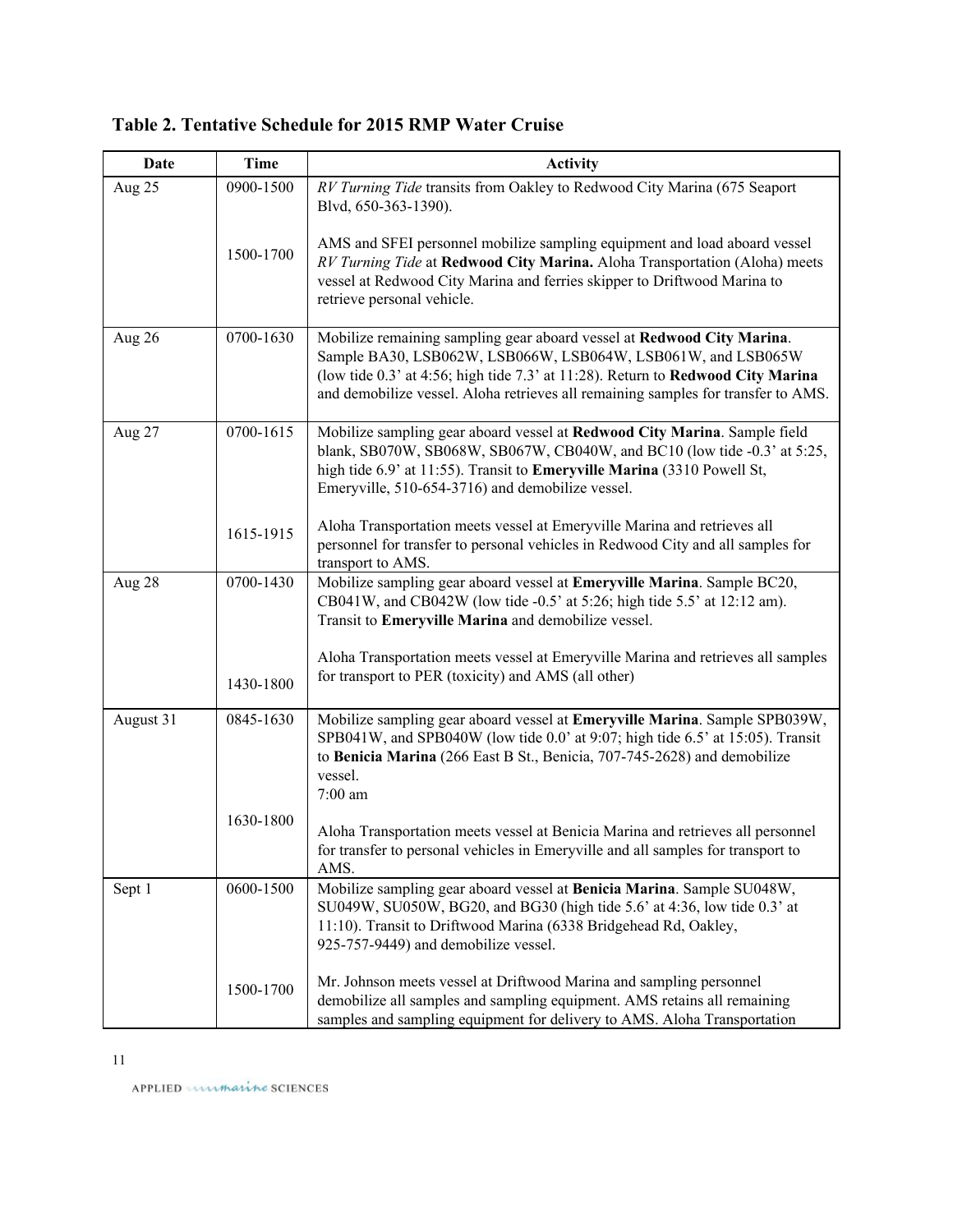|        |     | meets vessel at Driftwood Marina and transfers personnel to personal vehicles in<br>Benicia. |
|--------|-----|----------------------------------------------------------------------------------------------|
| Sept 2 | TBD | Contingency day, as needed.                                                                  |

# **2.5.Lodging**

Recommended lodging options for vessel personnel are shown in Table 3.

|  | Table 3. Contact Information for Suggested RMP Water Cruise Lodging. |  |  |  |
|--|----------------------------------------------------------------------|--|--|--|
|  |                                                                      |  |  |  |

| Location   | <b>Nights</b>       | Hotel                        |
|------------|---------------------|------------------------------|
| Redwood    | <b>August 25,26</b> | Comfort Inn                  |
| City       |                     | 1818 El Camino Real          |
|            |                     | Redwood City, CA             |
|            |                     | 650-599-9636                 |
| Emeryville | August 27           | <b>Extended Stay America</b> |
|            |                     | 3650 Mandela Pkwy            |
|            |                     | Oakland, CA                  |
|            |                     | 510-923-1481                 |
| Benicia    | August 31           | Best Western Heritage        |
|            |                     | Inn                          |
|            |                     | 1955 E $2^{nd}$ St.          |
|            |                     | Benicia, CA 94510            |
|            |                     | 707-746-0401                 |

# **2.6.Other Contacts**

Laboratory contact information for RMP field sampling is shown in Table 4, and for local dry ice vendors is shown in Table 5.

| Table 4. Laboratory Contact Information for 2015 RMP Water Cruise. |  |  |  |  |  |
|--------------------------------------------------------------------|--|--|--|--|--|
|--------------------------------------------------------------------|--|--|--|--|--|

| Lab / Company                | Name                      | <b>Phone</b>        |
|------------------------------|---------------------------|---------------------|
| BRL                          | <b>Tiffany Stilwater</b>  | 206-632-6206        |
| ALS                          | Shar Sami                 | 360-501-3293        |
| <b>PER</b>                   | Scott Ogle                | 707-207-7760        |
| Caltest                      | Melinda Kelley            | 707-258-4000 x32    |
| Southern Illinois University | Da Chen                   | 618-453-6946 (lab)  |
|                              | (in an emergency contact) | 804-695-6501 (cell) |
|                              | Rebecca Sutton)           |                     |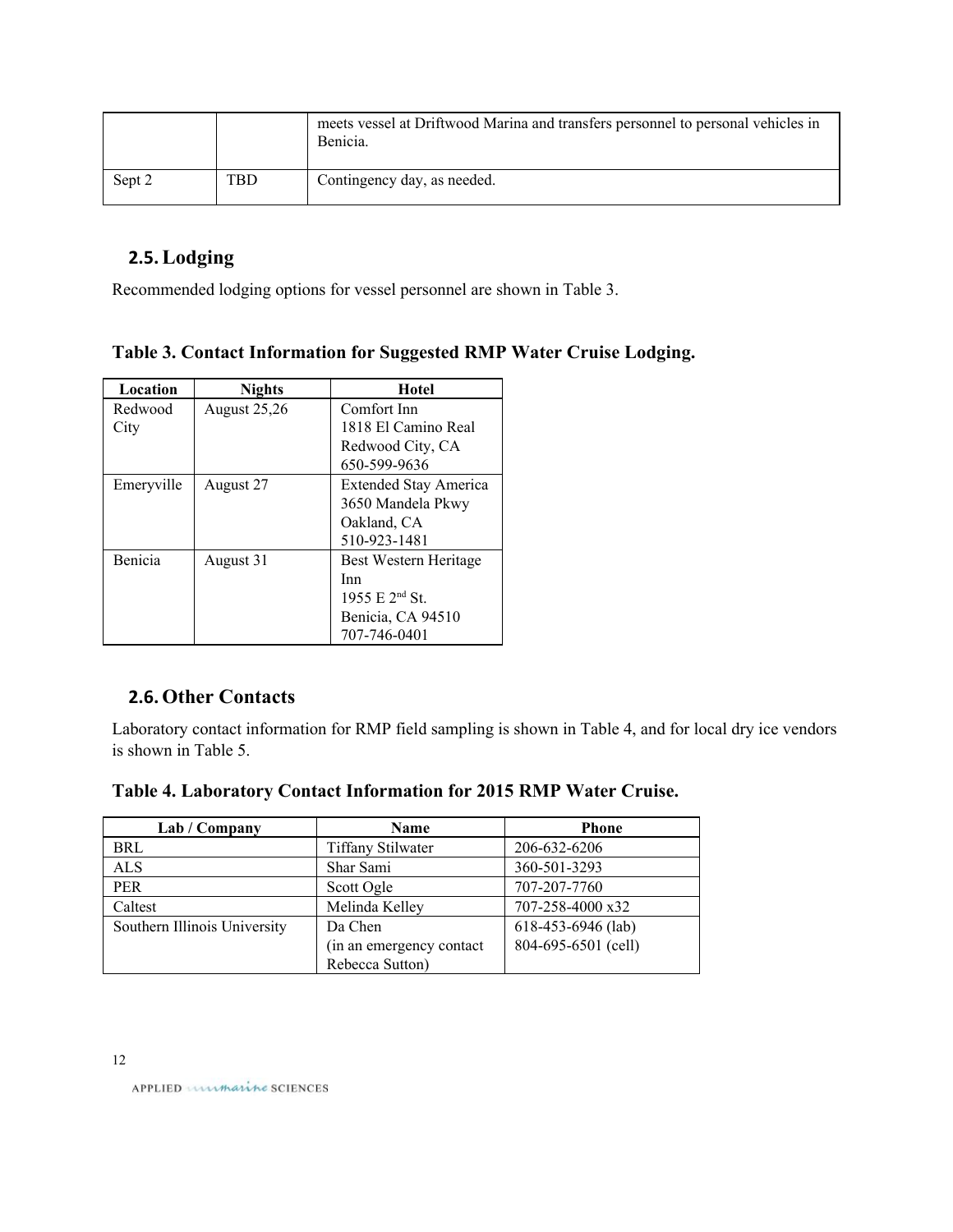| <b>Port City</b> | Vendor            | <b>Address / Phone</b> | Hours (M-F) |
|------------------|-------------------|------------------------|-------------|
| Redwood City     | <b>Albertsons</b> | 200 Woodside Place     | 0700-1600   |
|                  |                   | Redwood City           |             |
|                  |                   | 650-873-4212           |             |
| Emeryville       | Arco              | 889 West Grand         | $24$ hrs    |
|                  |                   | Oakland                |             |
|                  |                   | 510-465-4450           |             |
| Benicia          | Concord Airgas    | 1825 Arnold Industrial | 0700-1700   |
|                  |                   | Concord                |             |
|                  |                   | 925-825-8822           |             |
| Oakley           | Raley's           | 2077 Main Street       | 0600-2300   |
|                  |                   | Oakley                 |             |
|                  |                   | 925-625-0744           |             |

**Table 5. Dry Ice Vendors Proximate to RMP Water Cruise Berthing Locations.**

# **2.7. Sampling Sites**

Three target sites for 2015 were removed from the site list during planning for the following reasons:

- LSB063W was removed due to its location between the Dumbarton Bridge and railroad bridge to the south (Figure 1). It was replaced with site LSB0066W.
- SB069W was removed due the combination of its location proximate to the Oakland Airport runways and required transit of 1 km over shallow mudflat (2' MLLW on nautical charts) to access. It was replaced with SB070W.
- CB039W is located within the navigation channel approximately 500 m west of the Chevron Long Wharf Marine Oil Terminal. It was replaced with CB042W.

2015 target sampling sites are shown in Figure 2 and listed in Table 6. All coordinates are in WGS-84 datum. Target analytes are shown in Table 7. Sampling and handling requirements associated with each analyte are shown in Table 8. The replacement-site pool is shown in Appendix A.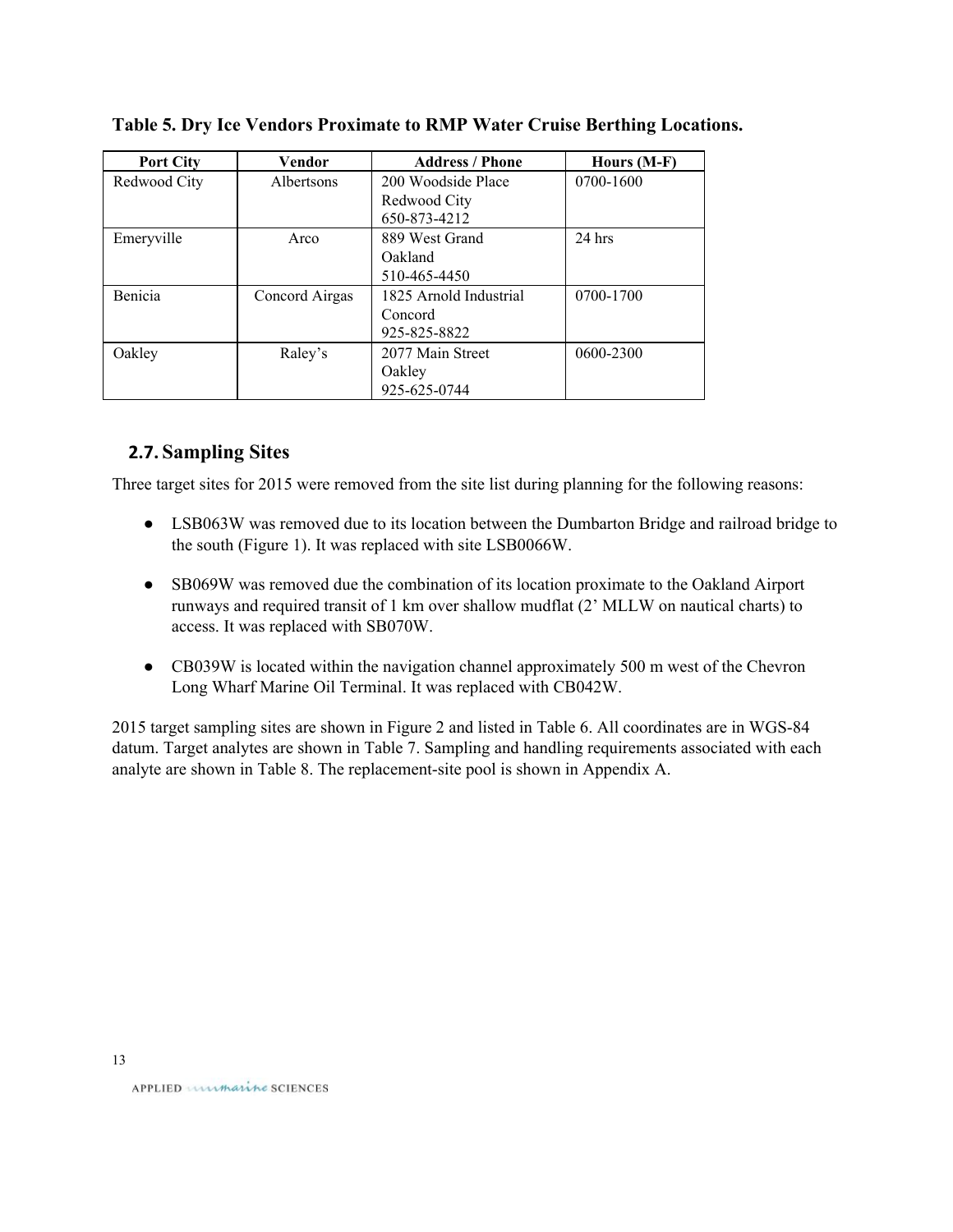



14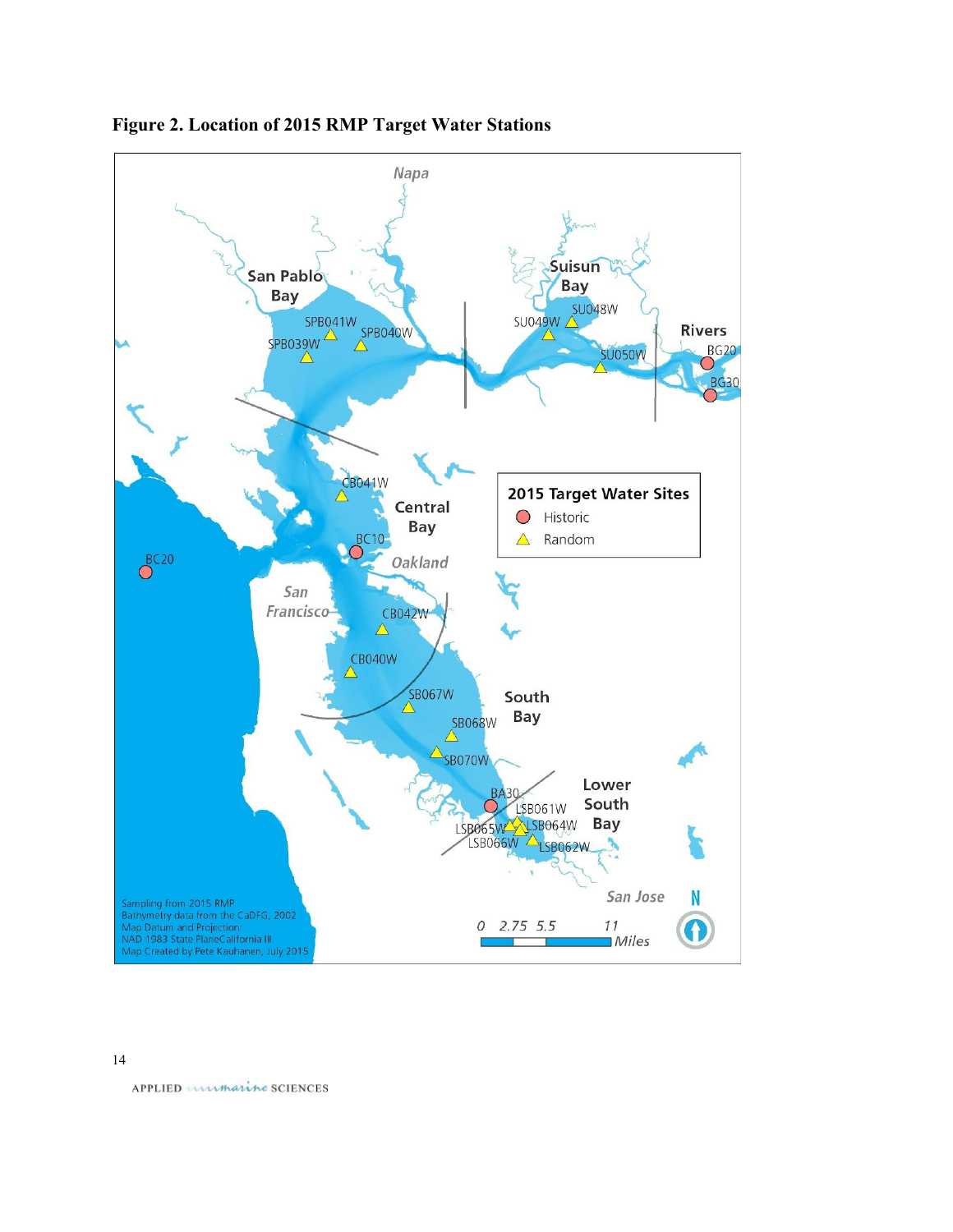| <b>Site Name / Region</b> | <b>Site Code</b> | <b>Target Lat</b> | <b>Target Long</b> | Depth (ft) |
|---------------------------|------------------|-------------------|--------------------|------------|
| CВ                        | <b>BC10</b>      | 37.8215833        | $-122.3495$        | $12+$      |
| CB                        | <b>BC20</b>      | 37.7915           | $-122.67333$       | $12+$      |
| <b>RIV</b>                | <b>BG20</b>      | 38.05969966       | $-121.8112677$     | $12+$      |
| <b>RIV</b>                | <b>BG30</b>      | 38.02054094       | $-121.806267$      | $12+$      |
| SB                        | <b>BA30</b>      | 37.51375          | $-122.1346166$     | $12+$      |
| <b>CB</b>                 | <b>CB040W</b>    | 37.67518852       | $-122.3541416$     | $12+$      |
| CB                        | <b>CB041W</b>    | 37.89051473       | -122.3731122       | $3$ to $6$ |
| CB                        | <b>CB042W</b>    | 37.72810027       | -122.3063608       | $12+$      |
| <b>LSB</b>                | LSB061W          | 37.49578108       | $-122.0934142$     | $3$ to $6$ |
| <b>LSB</b>                | LSB062W          | 37.47366172       | -122.0693736       | $12+$      |
| <b>LSB</b>                | LSB064W          | 37.48902428       | -122.085894        | $12+$      |
| LSB                       | LSB065W          | 37.49060912       | $-122.1045144$     | 6 to 12    |
| <b>LSB</b>                | LSB066W          | 37.48520534       | -122.0890141       | 6 to 12    |
| SB                        | <b>SB067W</b>    | 37.63346894       | -122.2636692       | $12+$      |
| SB                        | <b>SB068W</b>    | 37.59946797       | $-122.1966771$     | $3$ to $6$ |
| SB                        | SB070W           | 37.57892359       | -122.2193074       | 6 to 12    |
| <b>SPB</b>                | SPB039W          | 38.05927587       | -122.4315357       | 6 to 12    |
| <b>SPB</b>                | SPB040W          | 38.07478345       | -122.3480335       | 6 to 12    |
| <b>SPB</b>                | SPB041W          | 38.08730512       | -122.3952352       | $3$ to $6$ |
| SU                        | <b>SU048W</b>    | 38.10814102       | $-122.0220148$     | $3$ to $6$ |
| SU                        | <b>SU049W</b>    | 38.09219376       | -122.0580855       | 6 to 12    |
| SU                        | SU050W           | 38.0529817        | -121.9769826       | 6 to 12    |

**Table 6. Location of 2015 RMP Water Cruise Target Sampling Sites**.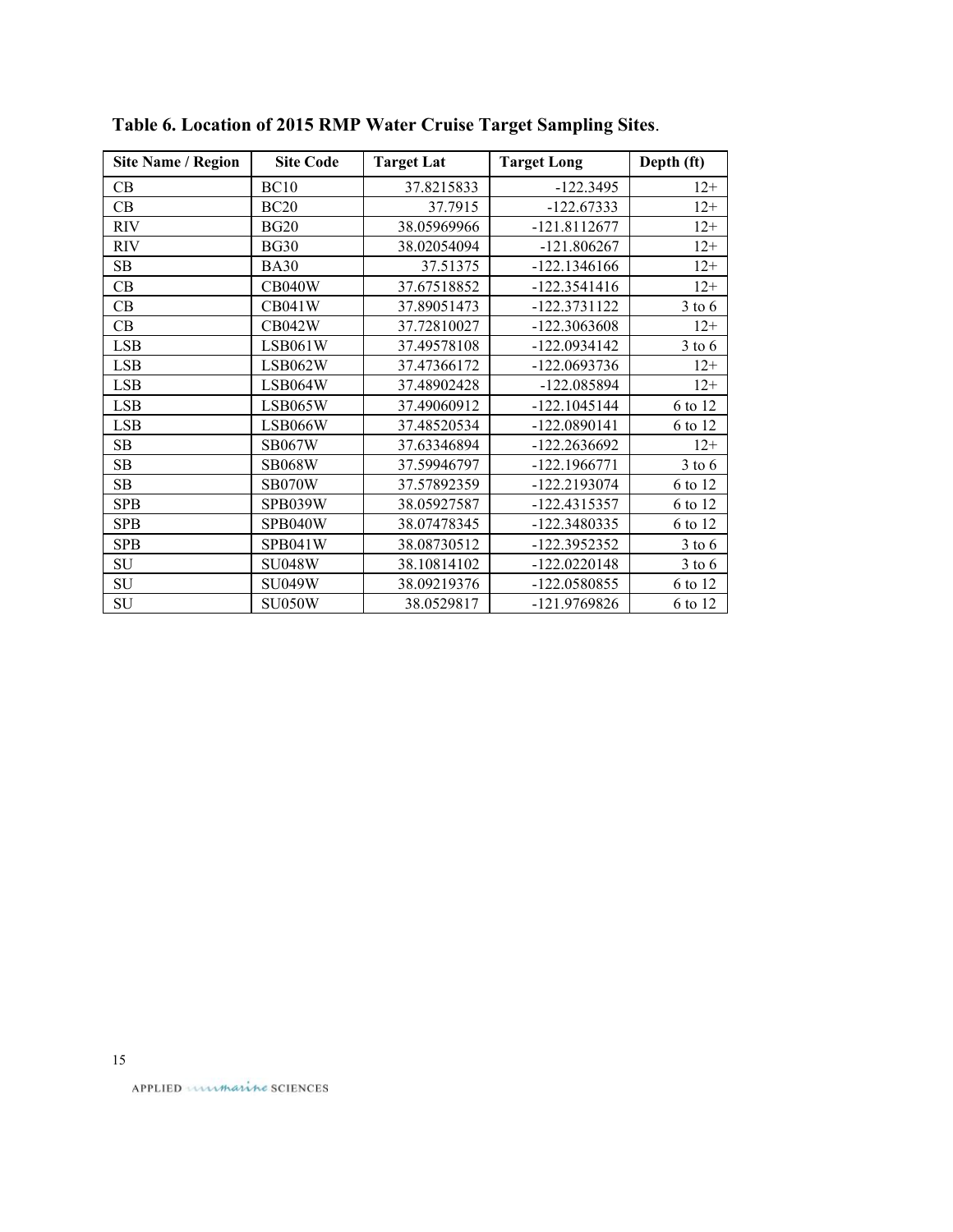| <b>SITECO</b><br>DE | $\mathbf C$<br>T<br>D<br>$-A$<br>M<br>S | $\mathbf C$<br>on<br>ve<br>nt<br>io<br>na<br>$\mathbf{I}$<br>W<br>Q<br>$\blacksquare$<br>S<br>$\mathbf{F}$<br>EI | m<br>e<br>H<br>g,<br>T<br>$\overline{\phantom{a}}$<br>$\bf{B}$<br>R<br>L | $\mathbf C$<br>u,<br><b>Se</b><br>, T<br>-<br>B<br>$\bf R$<br>L | $\mathbf C$<br>N,<br>T<br>$\overline{\phantom{0}}$<br>A<br>L<br>S | ${\bf S}$<br>S<br>C,<br>T<br>$\overline{\phantom{a}}$<br>A<br>L<br>S | т<br><b>OX</b><br>ici<br>ty<br>$\overline{\phantom{a}}$<br>P<br>${\bf E}$<br>$\bf R$ | Bi<br>sp<br>he<br>n <sub>0</sub><br>$ls-$<br><b>SI</b><br>U | $\mathbf{P}$<br>$\mathbf 0$<br>$\mathbf C$<br>$\overline{\phantom{0}}$<br>A<br>L<br>$\mathbf S$ | D<br>$\mathbf 0$<br>$\mathbf C$<br>$\overline{\phantom{0}}$<br>A<br>L<br>S | M<br>e<br>$\mathbf H$<br>g,<br>D<br>$\blacksquare$<br>B<br>$\bf R$<br>L | $\mathbf C$<br>u,<br><b>Se</b><br>$\bullet$<br>$\bf{D}$<br>$\overline{\phantom{a}}$<br>$\bf{B}$<br>$\bf R$<br>L | $\mathbf H$<br>ar<br>d<br>ne<br><b>SS</b><br>$\bullet$<br>D<br>$\blacksquare$<br>$\mathbf{A}$<br>L<br>S | ${\bf T}$<br>ot<br>al<br>S<br><sub>0</sub> l<br>id<br>S,<br>т<br>$\blacksquare$<br>$\mathbf C$<br>al<br>te<br>st | S<br>b,<br>B<br>e,<br>Tl<br>$\bullet$<br>$\mathbf C$<br>r,<br>T<br>$\overline{\phantom{0}}$<br>B<br>$\bf R$<br>L | T<br>B<br>T,<br>T<br>$\overline{\phantom{0}}$<br>$\mathbf C$<br>al<br>te<br>st | $\mathbf{A}$<br>sb<br>es<br>to<br>s,<br>T<br>$\overline{\phantom{m}}$<br>$\mathbf C$<br>al<br>te<br>st | <b>Or</b><br>ga<br>nic<br>$\mathbf{s}$<br>Œ<br>PA<br>62<br>5)<br>$T -$<br>Ca<br><b>Ite</b><br>st | <b>Or</b><br>ga<br>nic<br>$\mathbf{s}$<br>Œ<br>PA<br>62<br>4)<br>T<br>$\overline{\phantom{0}}$<br>Ca<br>lte<br>st | Pe<br>sti<br>ci<br>de<br>s,<br>${\bf T}$<br>$\overline{\phantom{0}}$<br>$\mathbf C$<br>alt<br>est |
|---------------------|-----------------------------------------|------------------------------------------------------------------------------------------------------------------|--------------------------------------------------------------------------|-----------------------------------------------------------------|-------------------------------------------------------------------|----------------------------------------------------------------------|--------------------------------------------------------------------------------------|-------------------------------------------------------------|-------------------------------------------------------------------------------------------------|----------------------------------------------------------------------------|-------------------------------------------------------------------------|-----------------------------------------------------------------------------------------------------------------|---------------------------------------------------------------------------------------------------------|------------------------------------------------------------------------------------------------------------------|------------------------------------------------------------------------------------------------------------------|--------------------------------------------------------------------------------|--------------------------------------------------------------------------------------------------------|--------------------------------------------------------------------------------------------------|-------------------------------------------------------------------------------------------------------------------|---------------------------------------------------------------------------------------------------|
| Field Blank         |                                         |                                                                                                                  | 1                                                                        | 1                                                               | 1                                                                 | 1                                                                    |                                                                                      | $\mathbf{1}$                                                | 1                                                                                               |                                                                            | 1                                                                       | 1                                                                                                               | $\mathbf{1}$                                                                                            |                                                                                                                  | 1                                                                                                                | 1                                                                              |                                                                                                        | 1                                                                                                | $\mathbf{1}$                                                                                                      | 1                                                                                                 |
| <b>BC10</b>         | 1                                       | 1                                                                                                                | $\mathbf{1}$                                                             | $\mathbf{1}$                                                    | 1                                                                 | $\mathbf{1}$                                                         | $\mathbf{1}$                                                                         | $\mathbf{1}$                                                | $\mathbf{1}$                                                                                    | $\mathbf{1}$                                                               | $\mathbf{1}$                                                            | $\mathbf{1}$                                                                                                    | $\mathbf{1}$                                                                                            | 1                                                                                                                | $\mathbf{1}$                                                                                                     | $\mathbf{1}$                                                                   |                                                                                                        | $\mathbf{1}$                                                                                     | $\mathbf{1}$                                                                                                      | $\mathbf{1}$                                                                                      |
| <b>BC20</b>         | $\mathbf{1}$                            | 1                                                                                                                | 1                                                                        | 1                                                               | 1                                                                 | 1                                                                    |                                                                                      | 1                                                           | 1                                                                                               | 1                                                                          | 1                                                                       | 1                                                                                                               | 1                                                                                                       |                                                                                                                  |                                                                                                                  |                                                                                |                                                                                                        |                                                                                                  |                                                                                                                   |                                                                                                   |
| <b>BG20</b>         | $\mathbf{1}$                            | 1                                                                                                                | $\mathbf{1}$                                                             | $\mathbf{1}$                                                    | 1                                                                 | $\mathbf{1}$                                                         | 1                                                                                    | $\mathbf{1}$                                                | $\mathbf{1}$                                                                                    | $\mathbf{1}$                                                               | $\mathbf{1}$                                                            | $\mathbf{1}$                                                                                                    | $\mathbf{1}$                                                                                            | $\mathbf{1}$                                                                                                     | $\mathbf{1}$                                                                                                     | $\mathbf{1}$                                                                   | 1                                                                                                      | $\mathbf{1}$                                                                                     | $\mathbf{1}$                                                                                                      | $\mathbf{1}$                                                                                      |
| <b>BG30</b>         | $\mathbf{1}$                            | $\mathbf{1}$                                                                                                     | $\mathbf{1}$                                                             | $\mathbf{1}$                                                    | $\mathbf{1}$                                                      | $\mathbf{1}$                                                         | $\mathbf{1}$                                                                         | $\overline{1}$                                              | $\mathbf{1}$                                                                                    | $\mathbf{1}$                                                               | $\mathbf{1}$                                                            | $\mathbf{1}$                                                                                                    | $\mathbf{1}$                                                                                            |                                                                                                                  |                                                                                                                  |                                                                                |                                                                                                        |                                                                                                  |                                                                                                                   |                                                                                                   |
| <b>BA30</b>         | $\mathbf{1}$                            | 1                                                                                                                | $\mathbf{1}$                                                             | $\mathbf{1}$                                                    | 1                                                                 | 1                                                                    | $\mathbf{1}$                                                                         | $\mathbf{1}$                                                | $\mathbf{1}$                                                                                    | 1                                                                          | $\mathbf{1}$                                                            | $\mathbf{1}$                                                                                                    | $\mathbf{1}$                                                                                            | 1                                                                                                                | $\mathbf{1}$                                                                                                     | 1                                                                              |                                                                                                        | 1                                                                                                | 1                                                                                                                 | $\mathbf{1}$                                                                                      |
| <b>LSB061W</b>      | $\mathbf{1}$                            | 1                                                                                                                | $\mathbf{1}$                                                             | $\mathbf{1}$                                                    | 1                                                                 | $\mathbf{1}$                                                         | $\mathbf{1}$                                                                         | $\mathbf{1}$                                                | $\mathbf{1}$                                                                                    | $\mathbf{1}$                                                               | $\mathbf{1}$                                                            | $\mathbf{1}$                                                                                                    | $\mathbf{1}$                                                                                            |                                                                                                                  |                                                                                                                  |                                                                                |                                                                                                        |                                                                                                  |                                                                                                                   |                                                                                                   |
| LSB062W             | $\mathbf{1}$                            | 1                                                                                                                | $\mathbf{1}$                                                             | $\mathbf{1}$                                                    | 1                                                                 | $\mathbf{1}$                                                         |                                                                                      | $\mathbf{1}$                                                | 1                                                                                               | 1                                                                          | $\mathbf{1}$                                                            | 1                                                                                                               | 1                                                                                                       |                                                                                                                  |                                                                                                                  |                                                                                |                                                                                                        |                                                                                                  |                                                                                                                   |                                                                                                   |
| LSB064W             | $\mathbf{1}$                            | 1                                                                                                                | $\mathbf{1}$                                                             | $\mathbf{1}$                                                    | 1                                                                 | $\mathbf{1}$                                                         |                                                                                      | $\mathbf{1}$                                                | $\mathbf{1}$                                                                                    | $\mathbf{1}$                                                               | $\mathbf{1}$                                                            | $\mathbf{1}$                                                                                                    | $\mathbf{1}$                                                                                            |                                                                                                                  |                                                                                                                  |                                                                                |                                                                                                        |                                                                                                  |                                                                                                                   |                                                                                                   |
| <b>LSB065W</b>      | $\mathbf{1}$                            | $\mathbf{1}$                                                                                                     | $\mathbf{1}$                                                             | $\mathbf{1}$                                                    | $\mathbf{1}$                                                      | $\mathbf{1}$                                                         |                                                                                      | $\mathbf{1}$                                                | $\mathbf{1}$                                                                                    | $\mathbf{1}$                                                               | $\mathbf{1}$                                                            | $\mathbf{1}$                                                                                                    | $\mathbf{1}$                                                                                            |                                                                                                                  |                                                                                                                  |                                                                                |                                                                                                        |                                                                                                  |                                                                                                                   |                                                                                                   |
| LSB066W             | $\mathbf{1}$                            | 1                                                                                                                | $\mathbf{1}$                                                             | $\mathbf{1}$                                                    | 1                                                                 | $\mathbf{1}$                                                         |                                                                                      | $\mathbf{1}$                                                | $\mathbf{1}$                                                                                    | $\mathbf{1}$                                                               | $\mathbf{1}$                                                            | $\mathbf{1}$                                                                                                    | $\mathbf{1}$                                                                                            |                                                                                                                  |                                                                                                                  |                                                                                |                                                                                                        |                                                                                                  |                                                                                                                   |                                                                                                   |
| <b>SB067W</b>       | $\mathbf{1}$                            | 1                                                                                                                | $\mathbf{1}$                                                             | $\mathbf{1}$                                                    | 1                                                                 | $\mathbf{1}$                                                         | $\mathbf{1}$                                                                         | $\overline{1}$                                              | $\mathbf{1}$                                                                                    | 1                                                                          | $\mathbf{1}$                                                            | $\mathbf{1}$                                                                                                    | $\mathbf{1}$                                                                                            |                                                                                                                  |                                                                                                                  |                                                                                |                                                                                                        |                                                                                                  |                                                                                                                   |                                                                                                   |
| <b>SB068W</b>       | $\mathbf{1}$                            | $\mathbf{1}$                                                                                                     | $\mathbf{1}$                                                             | $\mathbf{1}$                                                    | $\mathbf{1}$                                                      | $\mathbf{1}$                                                         |                                                                                      | $\overline{1}$                                              | $\mathbf{1}$                                                                                    | $\mathbf{1}$                                                               | $\mathbf{1}$                                                            | $\mathbf{1}$                                                                                                    | $\mathbf{1}$                                                                                            |                                                                                                                  |                                                                                                                  |                                                                                |                                                                                                        |                                                                                                  |                                                                                                                   |                                                                                                   |
| <b>SB070W</b>       | $\mathbf{1}$                            | 1                                                                                                                | 1                                                                        | $\mathbf{1}$                                                    | 1                                                                 | 1                                                                    |                                                                                      | $\mathbf{1}$                                                | 1                                                                                               | $\mathbf{1}$                                                               | 1                                                                       | $\mathbf{1}$                                                                                                    | $\mathbf{1}$                                                                                            |                                                                                                                  |                                                                                                                  |                                                                                |                                                                                                        |                                                                                                  |                                                                                                                   |                                                                                                   |
| <b>CB040W</b>       | $\mathbf{1}$                            | 1                                                                                                                | $\mathbf{1}$                                                             | $\mathbf{1}$                                                    | 1                                                                 | $\mathbf{1}$                                                         | 1                                                                                    | $\mathbf{1}$                                                | $\mathbf{1}$                                                                                    | $\mathbf{1}$                                                               | $\mathbf{1}$                                                            | $\mathbf{1}$                                                                                                    | $\mathbf{1}$                                                                                            |                                                                                                                  |                                                                                                                  |                                                                                |                                                                                                        |                                                                                                  |                                                                                                                   |                                                                                                   |
| <b>CB041W</b>       | $\mathbf{1}$                            | 1                                                                                                                | $\mathbf{1}$                                                             | $\mathbf{1}$                                                    | 1                                                                 | 1                                                                    |                                                                                      | $\overline{1}$                                              | 1                                                                                               | 1                                                                          | $\mathbf{1}$                                                            | 1                                                                                                               | 1                                                                                                       |                                                                                                                  |                                                                                                                  |                                                                                |                                                                                                        |                                                                                                  |                                                                                                                   |                                                                                                   |
| <b>CB042W</b>       | $\mathbf{1}$                            | 1                                                                                                                | $\mathbf{1}$                                                             | $\mathbf{1}$<br>$\overline{2}$                                  | 1<br>$\overline{2}$                                               | $\mathbf{1}$                                                         |                                                                                      | $\mathbf{1}$                                                | $\mathbf{1}$<br>$\overline{2}$                                                                  | $\mathbf{1}$                                                               | $\mathbf{1}$<br>$\overline{c}$                                          | $\mathbf{1}$<br>$\overline{2}$                                                                                  | $\mathbf{1}$<br>$\overline{2}$                                                                          |                                                                                                                  |                                                                                                                  |                                                                                |                                                                                                        |                                                                                                  |                                                                                                                   |                                                                                                   |
| SPB039W             | $\mathbf{1}$                            | $\mathbf{1}$                                                                                                     | $\overline{2}$                                                           |                                                                 |                                                                   | $\overline{2}$                                                       | $\mathbf{1}$                                                                         | $\mathbf{1}$                                                |                                                                                                 | $\overline{2}$                                                             |                                                                         |                                                                                                                 |                                                                                                         |                                                                                                                  |                                                                                                                  |                                                                                |                                                                                                        |                                                                                                  |                                                                                                                   |                                                                                                   |
| SPB040W             | $\mathbf{1}$                            | $\mathbf{1}$                                                                                                     | $\mathbf{1}$                                                             | $\mathbf{1}$                                                    | 1                                                                 | $\mathbf{1}$                                                         |                                                                                      | $\mathbf{1}$                                                | $\mathbf{1}$                                                                                    | $\mathbf{1}$                                                               | $\mathbf{1}$                                                            | $\mathbf{1}$                                                                                                    | $\mathbf{1}$                                                                                            |                                                                                                                  |                                                                                                                  |                                                                                |                                                                                                        |                                                                                                  |                                                                                                                   |                                                                                                   |
| SPB041W             | $\mathbf{1}$                            | $\mathbf{1}$                                                                                                     | $\mathbf{1}$                                                             | $\mathbf{1}$                                                    | $\mathbf{1}$                                                      | $\mathbf{1}$                                                         |                                                                                      | $\mathbf{1}$                                                | $\mathbf{1}$                                                                                    | $\mathbf{1}$                                                               | $\mathbf{1}$                                                            | $\mathbf{1}$                                                                                                    | $\mathbf{1}$                                                                                            |                                                                                                                  |                                                                                                                  |                                                                                |                                                                                                        |                                                                                                  |                                                                                                                   |                                                                                                   |
| <b>SU048W</b>       | $\mathbf{1}$                            | 1                                                                                                                | 1                                                                        | $\mathbf{1}$                                                    | 1                                                                 | 1                                                                    | 1                                                                                    | $\mathbf{1}$                                                | $\mathbf{1}$                                                                                    | 1                                                                          | $\mathbf{1}$                                                            | 1                                                                                                               | $\mathbf{1}$                                                                                            |                                                                                                                  |                                                                                                                  |                                                                                |                                                                                                        |                                                                                                  |                                                                                                                   |                                                                                                   |
| <b>SU049W</b>       | $\mathbf{1}$                            | $\mathbf{1}$                                                                                                     | 1                                                                        | $\mathbf{1}$                                                    | 1                                                                 | $\mathbf{1}$                                                         |                                                                                      | $\mathbf{1}$                                                | 1                                                                                               | 1                                                                          | $\mathbf{1}$                                                            | $\mathbf{1}$                                                                                                    | $\mathbf{1}$                                                                                            |                                                                                                                  |                                                                                                                  |                                                                                |                                                                                                        |                                                                                                  |                                                                                                                   |                                                                                                   |
| <b>SU050W</b>       | 1                                       | 1<br>22                                                                                                          | 1                                                                        | 1                                                               | 1                                                                 | 1                                                                    |                                                                                      | $\overline{1}$                                              | 1                                                                                               | 1                                                                          | 1                                                                       | 1<br>24                                                                                                         | 1                                                                                                       |                                                                                                                  |                                                                                                                  |                                                                                |                                                                                                        |                                                                                                  |                                                                                                                   |                                                                                                   |
| Total               | 22                                      |                                                                                                                  | 24                                                                       | 24                                                              | 24                                                                | 24                                                                   | 9                                                                                    | 23                                                          | $\overline{2}$<br>$\boldsymbol{4}$                                                              | 24                                                                         | 24                                                                      |                                                                                                                 | 24                                                                                                      | 3                                                                                                                | $\overline{\bf{4}}$                                                                                              | 4                                                                              | 1                                                                                                      | $\overline{\bf{4}}$                                                                              | $\boldsymbol{4}$                                                                                                  | $\overline{\bf{4}}$                                                                               |

# **Table 7. RMP Samples to be Collected by Site.** Numbers of samples at each site indicated.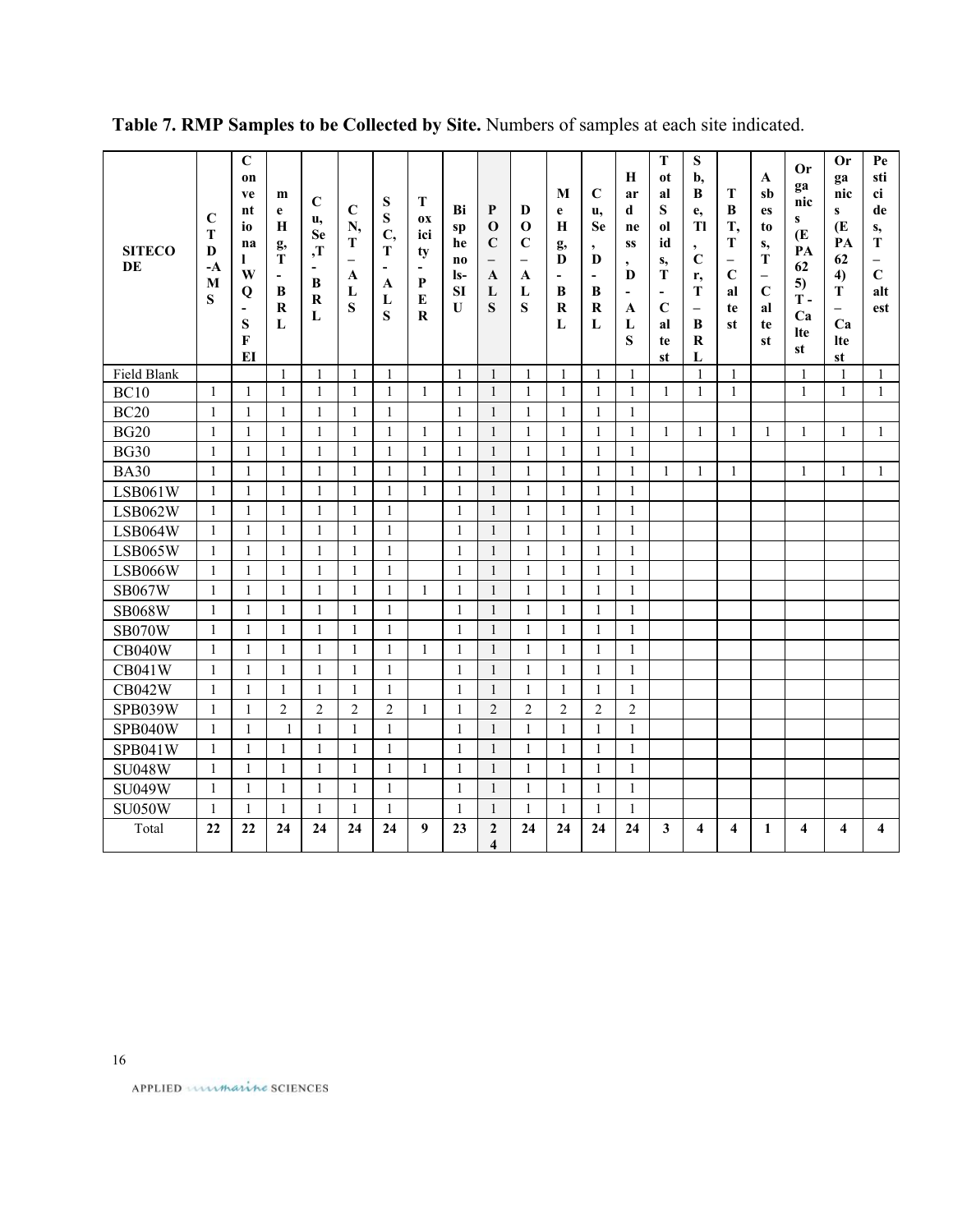**Table 8. Containers and Sample Handling for RMP Water Cruise.** (T=total, P=particulate, D=dissolved). Samples to be stored with no additional preservation, on wet ice or refrigerated (4C), and in the dark, unless otherwise noted with an " \* ".

| <b>Sample</b>       | T/P/D          | Lab         | Container             | <b>Handling Requirements</b>                                            |
|---------------------|----------------|-------------|-----------------------|-------------------------------------------------------------------------|
| DO, cond, pH,       | T              | <b>AMS</b>  | None                  | CTD deployment                                                          |
| temp, OBS           |                |             |                       |                                                                         |
| DO, cond, pH,       | T              | <b>SFEI</b> | None                  | Grab measurement on board vessel                                        |
| temp, sal           |                |             |                       |                                                                         |
| MeHg                | T              | <b>BRL</b>  | 250 ml FLPE           | No rinse; has 1-2 ml 50% H2SO4; dup at 1 site                           |
|                     |                |             |                       | (6 month hold time)                                                     |
| Cu, Se              | $\mathcal T$   | <b>BRL</b>  | 2 L HDPE              | Dup at 1 site (6 month hold time)                                       |
| <b>CN</b>           | T              | <b>ALS</b>  | 500 mL HDPE           | *Preserve with NaOH to a pH $\geq$ 12 (14 day                           |
|                     |                |             |                       | hold if preserved); dup at 1 site                                       |
| <b>SSC</b>          | T              | <b>ALS</b>  | 1L                    | Dup at 1 site (7 day hold time)                                         |
| Toxicity            | T              | <b>PER</b>  | 20L                   | Place on wet ice, deliver to PER morning after                          |
|                     |                |             |                       | sampling (36 hrs hold time)                                             |
| <b>Bisphenols</b>   | T              | <b>SIU</b>  | 4 L amber glass       | Amber glass, fill approx <sup>2</sup> / <sub>3</sub> (leave headspace). |
|                     |                |             |                       | Ship on 8/31 and at the conclusion of the                               |
|                     |                |             |                       | cruise.                                                                 |
| <b>Total Solids</b> | $\mathbf T$    | Caltest     | 1 pint polyethylene   | No duplicates needed                                                    |
| Sb, Be, Tl, Cr      | T              | <b>BRL</b>  | Included with Cu,     | No duplicates needed (6 month hold time)                                |
| (CTR)               |                |             | Se samples            |                                                                         |
| TBT (CTR)           | $\overline{T}$ | Caltest     | 1L amber glass        | 7 day hold time. A courier will deliver samples                         |
|                     |                |             |                       | to Caltest the morning after sampling.                                  |
| Asbestos (CTR)      | $\mathbf T$    | Caltest     | 1 L amber glass       | 48 hour hold time. A courier will deliver                               |
|                     |                |             |                       | samples to Caltest the morning after sampling.                          |
| VOCs, SVOCs,        | $\mathbf T$    | Caltest     | $4 @ 1$ L amber glass | 7 day hold time. A courier will deliver samples                         |
| PAH, phthalates by  |                |             | (2 L for field        | to Caltest the morning after sampling.                                  |
| EPA 625 (CTR)       |                |             | blanks)               |                                                                         |
| VOCs, SVOCs by      | $\overline{T}$ | Caltest     | Four 40 mL VOA        | *Two vials preserved with HCl (provided),                               |
| EPA 624 (CTR)       |                |             | vials (2 preserved, 2 | two unpreserved. Hold time is 7 days for                                |
|                     |                |             | unpreserved)          | preserved bottles, 3 days for unpreserved                               |
|                     |                |             |                       | bottles. A courier will deliver samples to                              |
|                     |                |             |                       | Caltest the morning after sampling.                                     |
| Pesticides by EPA   | $\mathbf T$    | Caltest     | 4 @ 1L amber glass    | 7 day hold time. A courier will deliver samples                         |
| 608 (CTR)           |                |             | (2 L for field        | to Caltest the morning after sampling.                                  |
|                     |                |             | blanks)               |                                                                         |
| POC                 | ${\bf P}$      | <b>ALS</b>  | Filters (1 per site)  | 1 filter per site. Field filtered; quick freeze                         |
|                     |                |             |                       | $-20C$ ; dup at 1 site (100 day hold time)                              |
| <b>DOC</b>          | $\mathbf D$    | <b>ALS</b>  | 250 ml HDPE           | Field filtered (filtrate of POC sample); has 1-2                        |
|                     |                |             |                       | mL H2SO4, dup at 1 site (28 day hold time)                              |
| MeHg                | D              | <b>BRL</b>  | 250 ml FLPE           | No rinse; has 1-2 ml 50% H2SO4; dup at 1 site                           |
|                     |                |             |                       | (6 month hold time)                                                     |
| Cu, Se              | D              | <b>BRL</b>  | 2 L HDPE              | Dup at 1 site (6 month hold time)                                       |
| Hardness            | $\overline{D}$ | <b>ALS</b>  | 500 ml PE             | Dup at 1 site                                                           |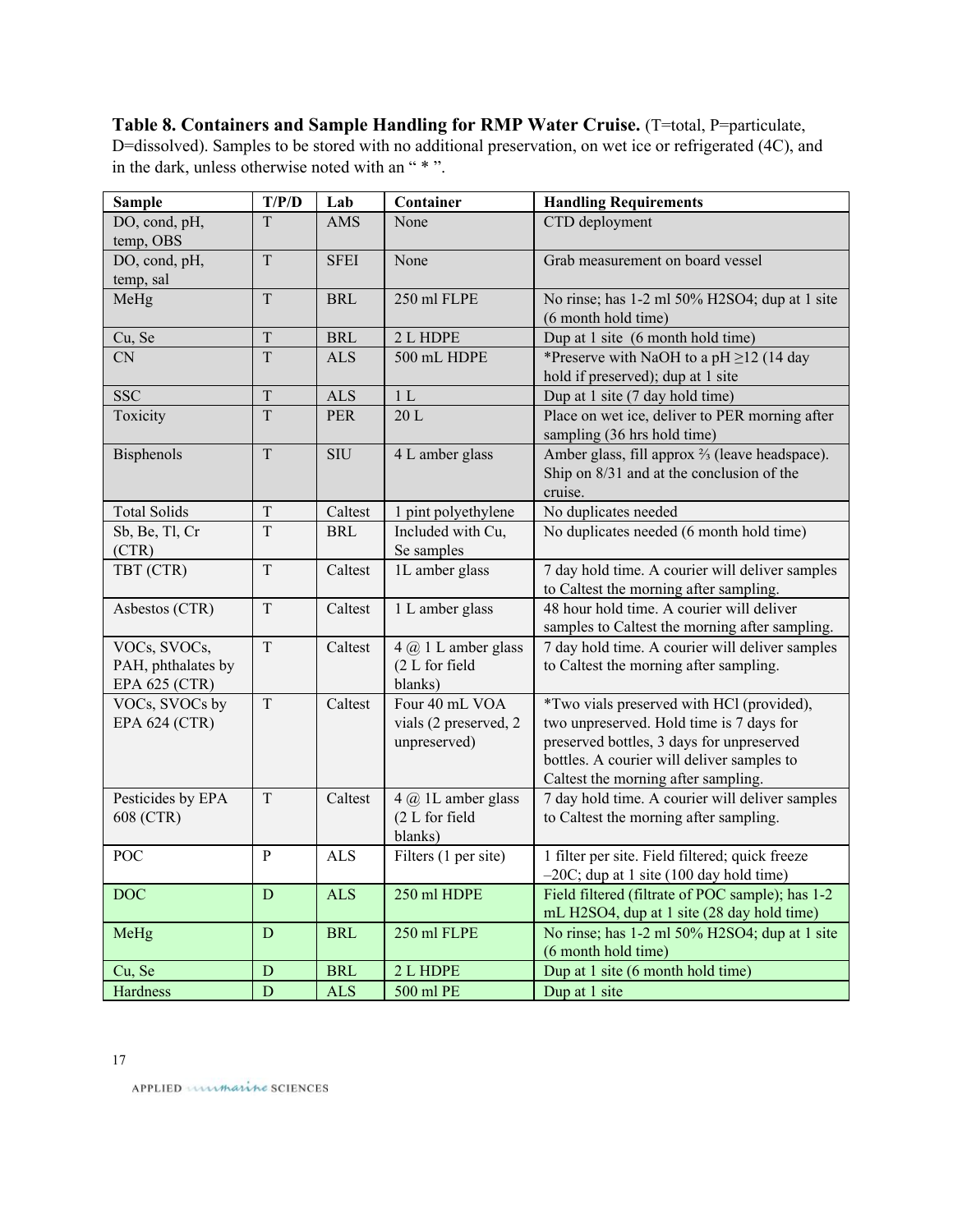# **APPENDIX A**

|  | 2017 TARGET SITES (Replacement sites for 2015). All coordinates are in WGS-84 datum. |  |  |  |  |
|--|--------------------------------------------------------------------------------------|--|--|--|--|
|  |                                                                                      |  |  |  |  |

| <b>Site Code</b> | Site Name /   | <b>Target Lat</b> | <b>Target Long</b> | Depth             |
|------------------|---------------|-------------------|--------------------|-------------------|
|                  | Region        |                   |                    | (f <sup>t</sup> ) |
| Central Bay      | CB043W        | 37.92713888       | $-122.4811147$     | $3$ to 6          |
| Central Bay      | <b>CB044W</b> | 37.80640203       | $-122.3262212$     | $12+$             |
| Lower South Bay  | LSB067W       | 37.46959684       | $-122.0656735$     | 6 to 12           |
| Lower South Bay  | LSB068W       | 37.48673013       | $-122.1177547$     | 6 to 12           |
| San Pablo Bay    | SPB042W       | 38.03763743       | $-122.3642433$     | $12+$             |
| San Pablo Bay    | SPB043W       | 38.06832963       | $-122.466697$      | $3$ to 6          |
| South Bay        | <b>SB071W</b> | 37.62124822       | $-122.3357213$     | 6 to 12           |
| South Bay        | <b>SB072W</b> | 37.62977094       | $-122.2138478$     | $3$ to 6          |
| Suisun Bay       | <b>SU051W</b> | 38.06700374       | $-122.0937161$     | $12+$             |
| Suisun Bay       | <b>SU052W</b> | 38.06318259       | $-122.0453347$     | $12+$             |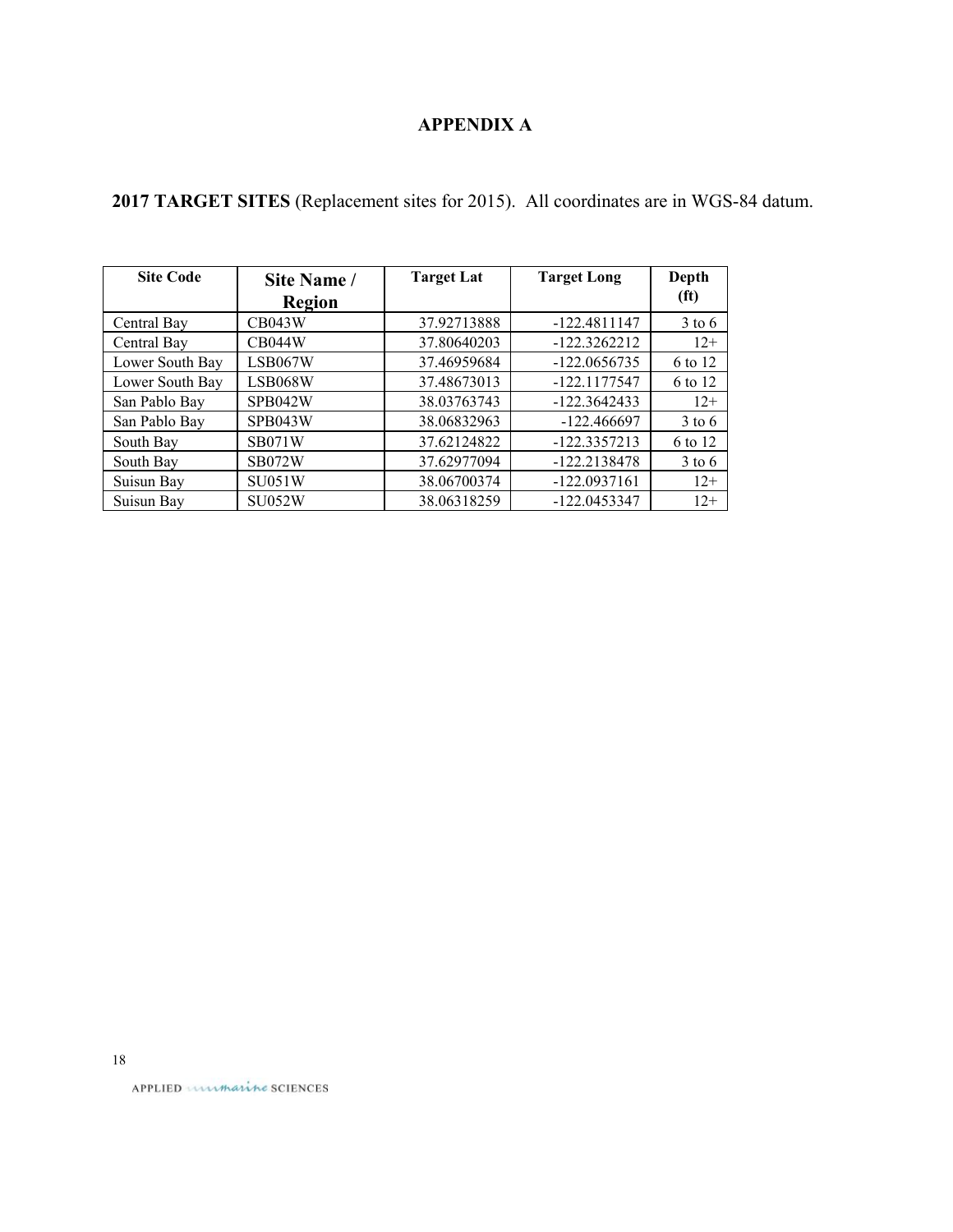# **APPENDIX B**

# **Sampling Instructions**

19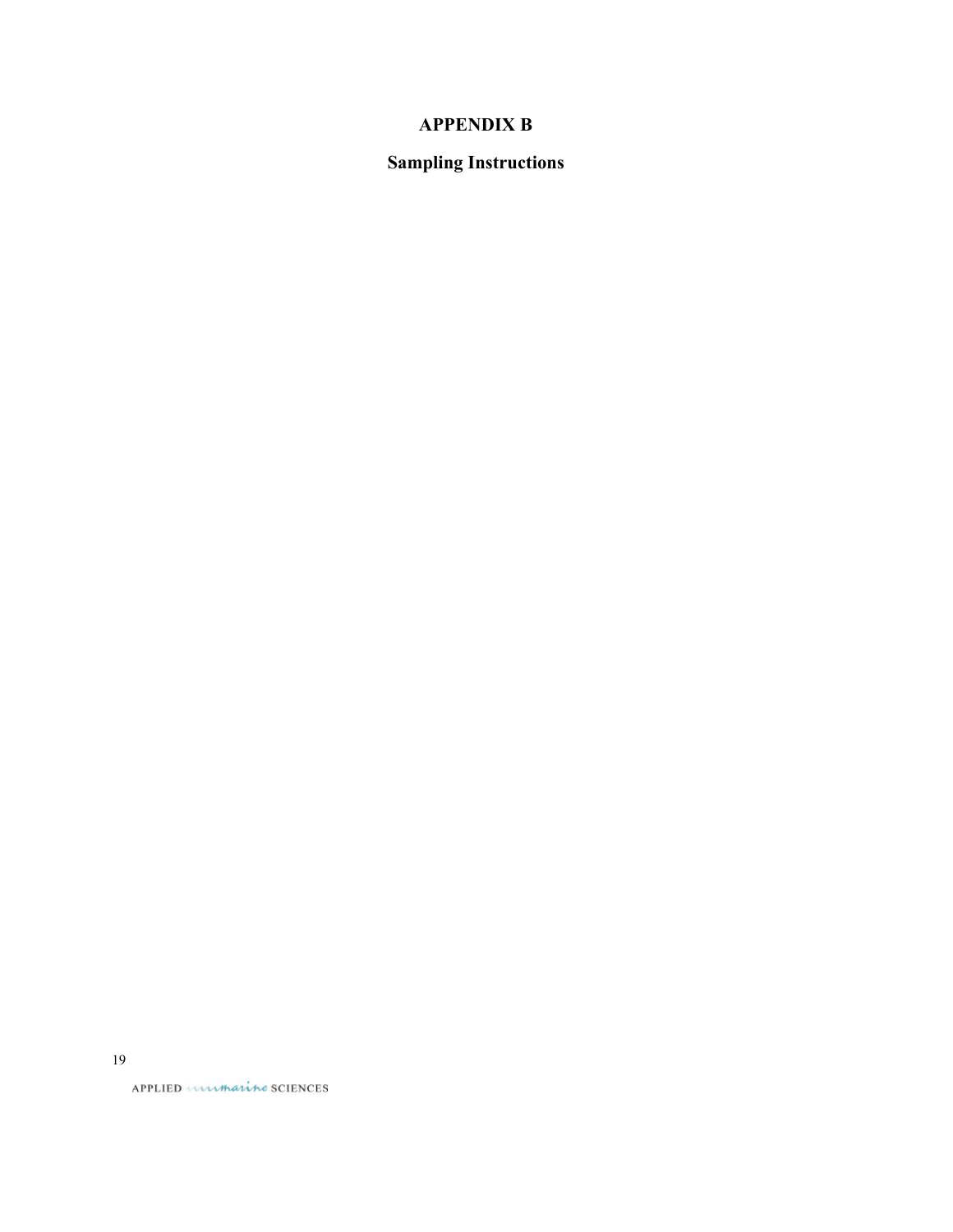# **RMP Field Parameters Sampling Instructions**

# **YSI Sampling**

Programming the YSI (at the beginning of each sampling day)

- 1. Hit 'Esc' to go to menu
- 2. Arrow down to "Logging Setup"
- 3. Go to 'edit site list' delete old sites or just add in new sites
- 4. Enter sites then press enter to store the site
- 5. Hit 'esc' to get out of the menu

Calibrating the YSI (at the beginning of each sampling day)

- Calibrate the YSI for conductivity, pH and DO once per day at the beginning of the day prior to sampling
	- o Conductivity
		- fill the calibration cup 1/3 full with 12,800 uS/cm standard (enough to submerge both the metal tip probe with no trapped air pocket in the side port – note that the port assembly has substantial volume and may overflow the cup if it is overfilled)
		- submerge the probe in the calibration cup, and allow the meter reading to equilibrate
		- $\blacksquare$  hit 'esc' to go to menu, go to 'calibrate,' and choose 'Conductivity'
		- $\blacksquare$  set the calibration standard to 12.8 mS/cm, and press enter to calibrate
	- o pH
		- fill the calibration cup  $1/4$  full with pH 7 buffer (probe is near the tip)
		- submerge the probe in the calibration cup, and allow the meter reading to equilibrate
		- hit 'esc' to go to menu, go to 'calibrate,' choose 'pH', and choose '2 point'
		- $\blacksquare$  set the calibration standard to 7, and press enter to calibrate
		- pour out the pH 7 buffer, rinse the cup and probe, and repeat with pH 10 buffer

o DO

- fill the calibration cup about 1/8 full with DI water, screw on to the probe, and shake vigorously to wet the DO probe
- **unscrew the cup and pour out the water**
- loosely screw the cap back onto the probe, and allow the meter reading to equilibrate
- hit 'esc' to go to menu, go to 'calibration,' choose 'DO 2 mil PE (Blue),' choose 'DO %,' and set the barometric pressure to 760 mmHg (sea level)
- **PERICIPED** Press enter to calibrate
- Rinse the probe and calibration cup with DI water in between calibrations. Make sure the calibration cup is dry before adding new calibration solution.
- No calibration is needed for salinity or temperature

# Running the YSI

- 1. hit 'esc' to go to the menu
- 2. go to logging set up menu and set the logging interval to 5 minutes
- 3. go to 'start logging' and press enter
- 4. select site from site list and press enter
- 5. screw the metal cage onto the probe sensor assembly
- 6. lower the probe sensor assembly to 1 m below the water surface, and fix cable to the boat railing to keep the probe at that depth for the duration of the time on station
- 7. to stop logging go to 'stop logging' and hit enter
- 8. record DO, pH, salinity, conductivity, temperature, site code, and sampling date/time on the YSI field sheet, usually requested near the start or middle of the time on station
- 9. when not in use, \*\* **MAKE SURE TO STORE THE pH PROBE IN pH 4 BUFFER\*\*** Store probe in the calibration cup in the short term, and in the small probe storage cup (with cap and oring) in the long term

For a detailed SOP on downloading data from the YSI and a copy of the software go to S:\SFEI\SFEI Field Software.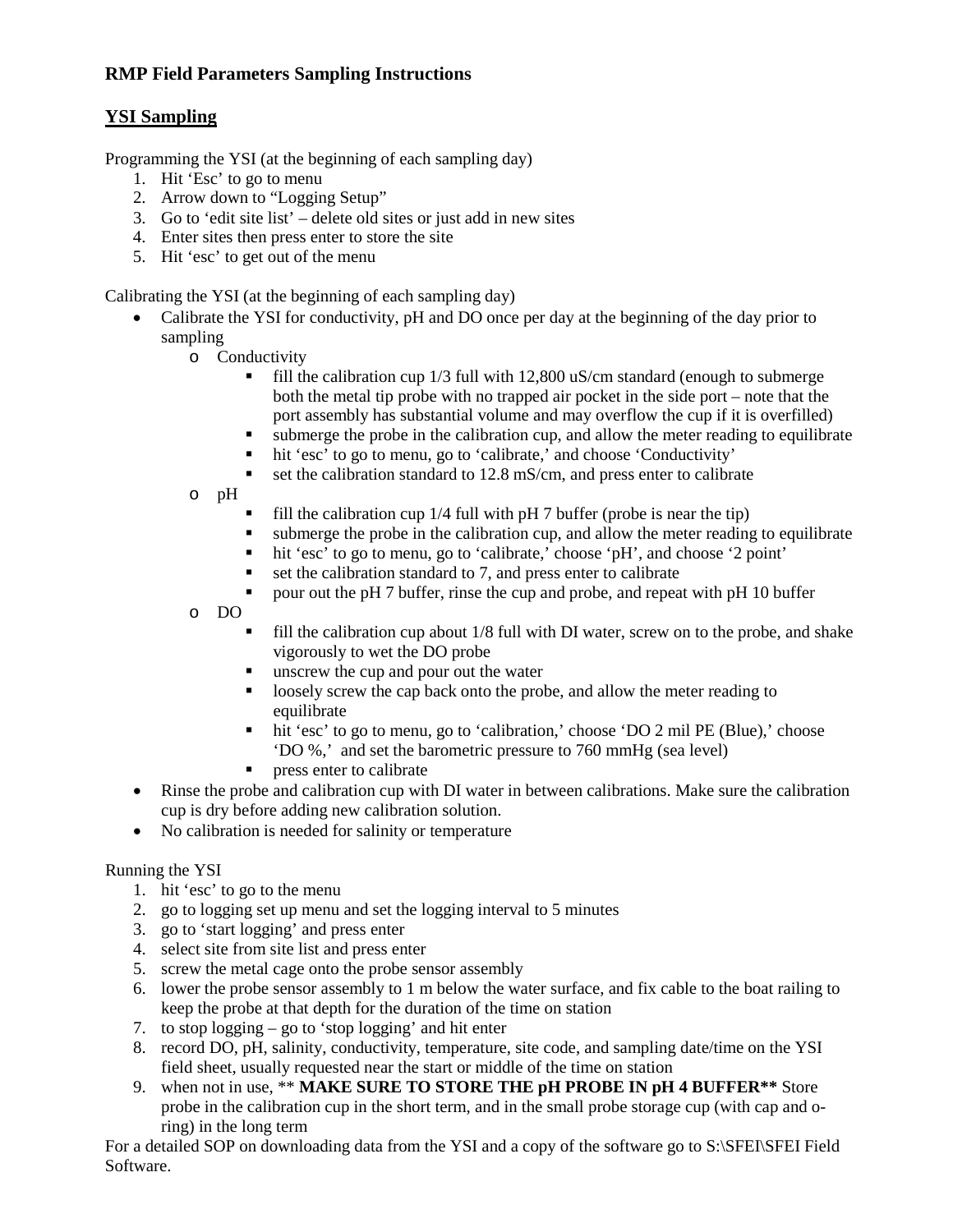# **RMP Field Parameters Sampling Instructions**

### **CTD Sampling**

- 1. Initialize CTD via laptop.
- 2. Disconnect communication cord from CTD and replace rubber cap.
- 3. Ensure that rope is securely fasted to vessel and to CTD containment cage.
- 4. Ensure that DI syringe is disconnected from CTD input.
- 5. Turn CTD on by moving switch completely to on position (fully up).
- 6. Place CTD into the water, with intake approximately 1 meter below water surface (typically a bit lower in the column to allow for any seas).
- 7. Leave CTD deployed for duration of sampling.
- 8. When sampling is completed, slowly lower CTD to the bottom (at a rate less than 1' per second) until rope goes slack or the end of the rope is reached. With strong currents, the rope may extend at a severe angle precluding its reaching the bottom. As soon as the CTD reaches the bottom, immediately begin moving to surface so as to minimize the amount of sediment pulled into the intake. The CTD can be moved to the surface at any rate as data is only collected on the downcast.
- 9. When CTD is at the surface, return to the vessel deck and place the switch in the off position (fully down).
- 10. Download the data between stations.
- 11. At day's end (or after stations where CTD intake may have become fouled with sediment or vegetation) rinse the CTD with distilled water, flush the intake with a minimum of three syringes full of distilled water, and store the CTD with a full syringe of DI inserted onto the intake and partially emptied into the CTD.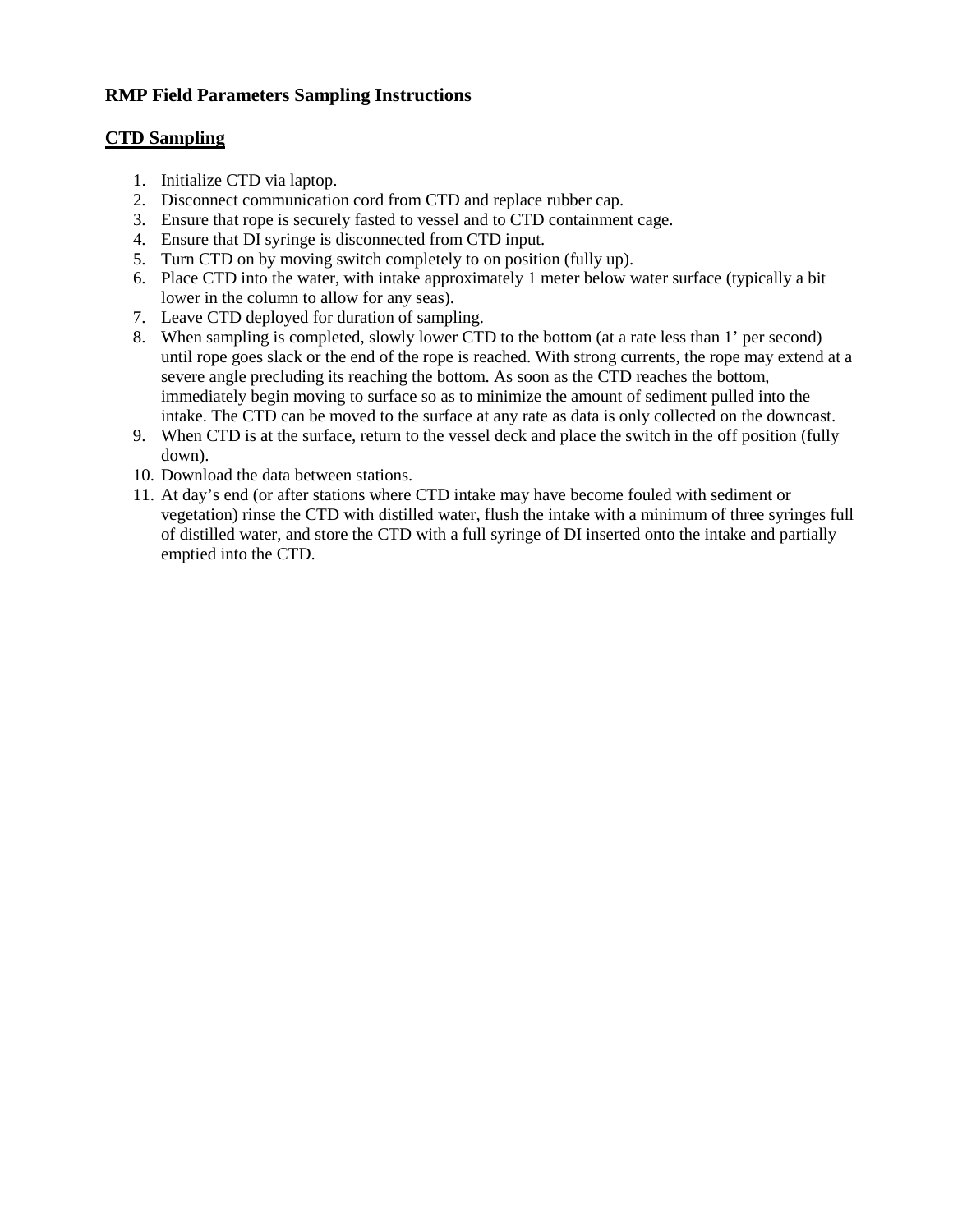# **RMP Water Cruise – Clean Hands / Dirty Hands Procedure**

Trace metals must be collected using the clean hands-dirty hands procedure described below. CTR parameter sampling must be collected using an analogous clean hands-dirty hands procedure. This requires three samplers:

- 1. Super dirty  $=$  no gloves
- 2. Dirty = vinyl or nitrile gloves (vinyl is ideal for Trace Metals sampling)
- 3. Clean = vinyl gloves (optionally nitrile inside) provided by BRL for Trace Metal sampling and nitrile gloves for CTR sampling

Replace gloves as frequently as needed if a contaminated surface is touched or a glove is ripped

- 1. Super Dirty sets up table, pump, and tubing stand
- 2. Dirty puts on a pair of nitrile gloves and opens the outside bag of vinyl gloves, optionally opening the inner bag without directly touching the bag (e.g. using inner face of outside bag to peel apart inner bag opening)
- 3. Clean puts on nitrile gloves, opens inner bag if needed, and pulls out a pair of vinyl gloves by the cuffs and puts them on carefully, touching a minimum of the glove outside with nitrile (e.g. touch the cuff only on the first glove, then once one hand is in vinyl, to be sure to minimize touching the cuff of the second glove, which was semi-dirtied by touching with nitrile).
- 4. Once Clean puts vinyl gloves on DO NOT TOUCH ANYTHING HANDS OFF EVERYTHING EXCEPT INSIDE THE TUBING BAG AND TUBING ENDS
- 5. Dirty opens outside tubing bag.
- 6. Clean opens inside tubing bag and pulls out the tubing by grabbing both ends (2-3 inches from the ends) and holding the middle loops. Be careful not to allow either end of the tubing to touch other surfaces on the boat (personnel, clothing, etc). Do not let go of tubing.
- 7. Dirty attaches outtake side of tubing (rubbery end) to the pump (near the join with teflon tubing) and stand (handling only the stand, clamp, and tubing 6" or more from the end - only Clean touches the last 3 inches of tubing).
- 8. Super dirty gets the bag with the floats weights and ties from storage spot and opens the bag. Dirty gets the floats, weights and ties out of the bag and attaches the intake end of the tubing to the float and weight using the ties. Leave at least 1.5 feet free at the end of the teflon tubing to avoid contamination by the float or weight. Orient the weight such that the free end is pointing towards the end of the tubing. Clean should continue holding the end of the tubing during this process.
- 9. Super dirty wraps plastic tape around the tubing and maneuvers pole upward and outward over edge of boat.
- 10. When ready to deploy, clean hands releases intake end of tubing.
- 11. Dirty covers the pump face (switches etc) with the now empty tubing bag, tucking under bungees, taking care not to touch exposed tubing end.
- 12. Dirty opens cooler. Super Dirty secures cooler open with duct tape or bungee, and arranges coolers/buckets/seats to suit Dirty & Clean preferences.
- 13. Run the pump at least one minute to flush. Dirty should rinse off gloves in the flush stream, taking care not to touch exposed tubing.
- 14. Super dirty fills POC/DOC bottle and takes to filtering station
- 15. For each sample, Dirty opens outside bag.
- 16. Clean opens inside bag and handles & fills bottle with Dirty controlling the pump on/off switch.
- 17. Fill all total fraction bottles.
- 18. Dirty opens the outer bag of the filter.
- 19. Clean pulls out filter and attaches it to the end of the tubing.
- 20. Dirty arranges the clamp jaws to hold the filter. Dirty closes and drops the empty filter bag into the cooler this bag will be later used to cover the teflon tubing end during transit.
- 21. Run the pump one minute to flush. Especially at stations where the water looks cloudy/dark in the POC and other bottles, don't run too long, or filter will clog and blow itself off from backpressure.
- 22. Fill all dissolved fraction bottles.
- 23. Once done with all samples, Super dirty pulls pole up and Dirty grabs the weight careful not to let the intake end strike anything, and covers intake in plastic glove or empty filter bag. Weight and intake are placed in the overflow sink. (Clean at this point can also take on any tasks assigned to Dirty)
- 24. At the end of the day, the weight and ties are removed from the tubing, with the tubing stored in the discarded inner bag from the days tubing, and the weight and ties placed in used outer bag.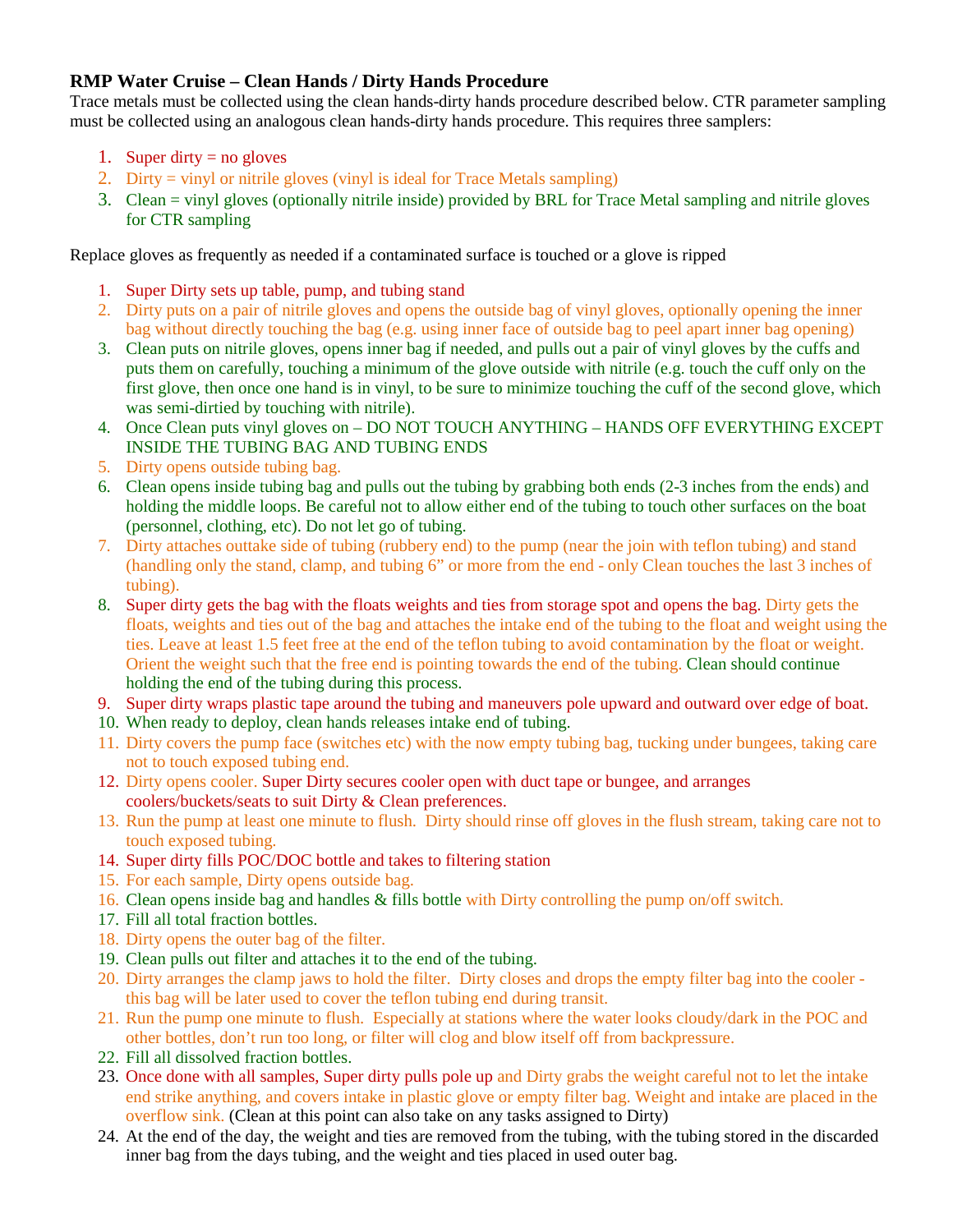# **RMP Water Cruise Metals Sampling Instructions**

**Pump set up** – see Clean Hands/Dirty Hands Instructions

Sample tubing will be pre-cleaned by BRL, and used with a low-flow pump provided by SFEI. Use a new tubing set at the beginning of each sampling day.

#### **Clean hands/dirty hands**

- Clean hands must wear vinyl gloves (optionally with nitrile gloves inside)
- Dirty hands should wear vinyl gloves if available (optionally nitrile gloves)
- DOC/POC filterer must wear nitrile gloves

### **Bottle Filling**

- Rinse tubing with site water for at least 1 minute before sampling.
- All bottles without preservative are rinsed 3 times with site water before filling
- Bottles with preservative are filled directly, without overflowing
- Between taking total and dissolved water samples:
	- 1. Clean hands attaches filter to end of tubing
	- 2. Dirty hands uses clamp to hold the filter in place
	- 3. Flush the filter for at least 1 minute before collecting first dissolved sample

### **Bottle labels**

- Printed labels are dropped inside outer bag
- Use sharpie to write site code and fraction  $(T \text{ or } D)$  on label on the outer bag
- Attach label directly to bottles without bags, and write site code, analyte, and fraction on lid. Wrap label on the bottle in tape in order to avoid becoming dissociated with the sample bottle.

### **Additional samples**

- A field blank will be collected prior to field sample collection at station SB070W, using DI water provided by BRL
- A field duplicate sample will be collected at SPB039W

| <b>Sample</b>                     | # Bottles<br><b>Bottle Type</b> |                     | Preservation*    |  |  |  |  |
|-----------------------------------|---------------------------------|---------------------|------------------|--|--|--|--|
| DOC/POC                           |                                 | 2 L (transfer for   |                  |  |  |  |  |
|                                   |                                 | DOC/POC filtration) |                  |  |  |  |  |
| <b>Total Fraction</b>             |                                 |                     |                  |  |  |  |  |
| Trace Metals (Cu, Se, Sb, Be, Tl) |                                 | 2 L HDPE            |                  |  |  |  |  |
| MeHg                              |                                 | 250 mL FLPE         | 1-2 mL 50% H2SO4 |  |  |  |  |
| <b>CN</b>                         |                                 | 500 mL HDPE         | <b>NaOH</b>      |  |  |  |  |
| <b>SSC</b>                        |                                 | $11**$              |                  |  |  |  |  |
| <b>Dissolved Fraction</b>         |                                 |                     |                  |  |  |  |  |
| Trace Metals (Cu, Se)             |                                 | 2 L HDPE            |                  |  |  |  |  |
| MeHg                              |                                 | 250 mL FLPE         | 1-2 mL 50% H2SO4 |  |  |  |  |
| Salinity/Hardness                 |                                 | 500 mL PE           |                  |  |  |  |  |

### **Collection order**

\* Samples will be placed in coolers with ice for field storage. Hold times are listed in the 2015 RMP Water Cruise Plan \*\*Fill completely full if clear water, half full at cloudy water sites, and a quarter full at turbid sites

Cloudy = you can easily read something on opposite site of filled POC bottle

Turbid = difficult to read fine print through POC bottle

Clear stations are often 15-20ft depth or deeper. Cloudy stations are about 6-15ft depth. Turbid stations are about 6ft or less, or deeper but with lots of wave/wind action. Water will be more tan/brown from suspended sediments than green/yellow from algae, although really high algal blooms contribute to SSC too.

Most stations will be slightly cloudy. Clear water is expected in Central Bay and outside the Golden Gate.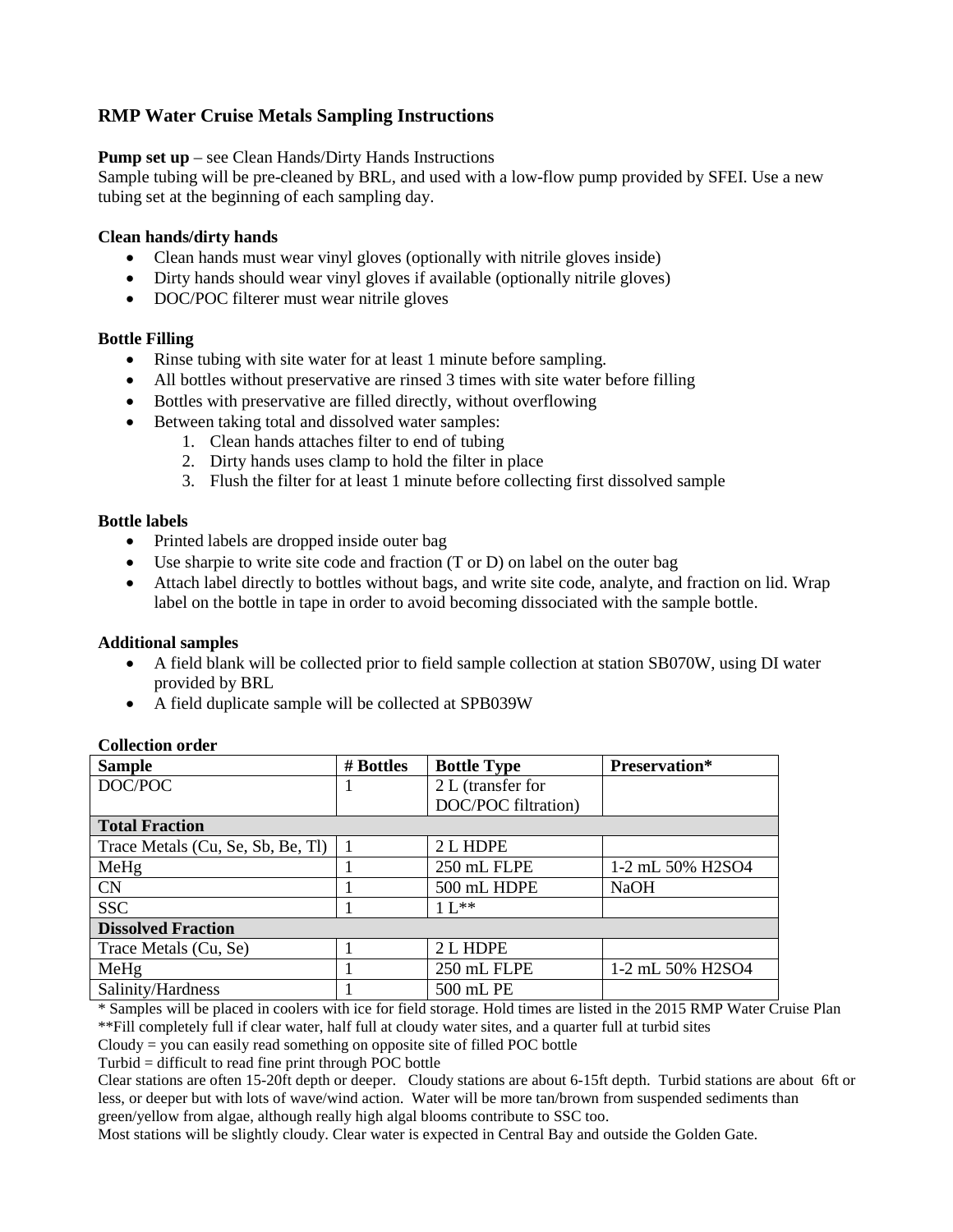# **RMP Water Cruise – POC/DOC Sampling Instructions**

 $\rightarrow$  Wear nitrile gloves

 $\rightarrow$  Filter samples inside the boat cabin to protect bottles from the sun

### **Particulate organic carbon**

- 1. Collect samples into clean 2 L sample bottles (metals sampling station)
- 2. Place pre-ashed filter on the filter apparatus with the rough side facing up. \*\*remove filters from packaging using forceps only\*\* "non-rough" side will have a faint imprint or crosshatching from resting on a screen during manufacture. That side should stay down in sampling.
- 3. Swirl sample and pour out measured volume of water using graduated cylinders
- 4. Swirl graduated cylinder and add water in 50-100 mL increments until filter clogs. \*\*Do not let filter run dry between additions, turn off pump well in advance as residual vacuum continues to pull quickly especially when filter is not clogged. Do not add water too quickly or in large volumes: water may become trapped on top of clogged filter. On final addition for a given filter, filter can run dry.\*\*
- 5. Keep track of amount of water filtered and record this amount on the field sheet. Also record the pre-assigned number of the filter on the field sheet
- 6. Carefully lift filter chimney/funnel straight up to avoid knocking off filtered material. Leaving filter pump on can help prevent filter lifting with chimney.
- 7. Fold filter in half carefully to not expose any filtered material, and taking care not to touch filtered material with forceps. Use a second pair of forceps or the filter chimney if necessary to flatten/fold filter. Try and observe dominant grain of fibers, filter will fold more easily along that direction
- 8. Individually wrap filters in foil pouches provided by ALS using forceps, and place these pouches inside ziplock bags along with pre-printed label.
- 9. Label the ziplock bags with the filtered volume and immediately freeze the sample on dry ice.

### **Dissolved organic carbon**

1. Pour some of the filtrate (water in the bottom of the flask after the POC sample has been collected on the filter) into 250-mL bottles (this will be the DOC fraction).

\*Make sure there is no head space, but do not overfill to keep preservative intact.

- 2. Refrigerate the DOC, do not freeze.
- 3. Rinse filtration apparatus with DI between stations, and wipe off and rinse with DI any material accidentally left on forceps when done.



**Figure 1.** Filter setup for DOC/POC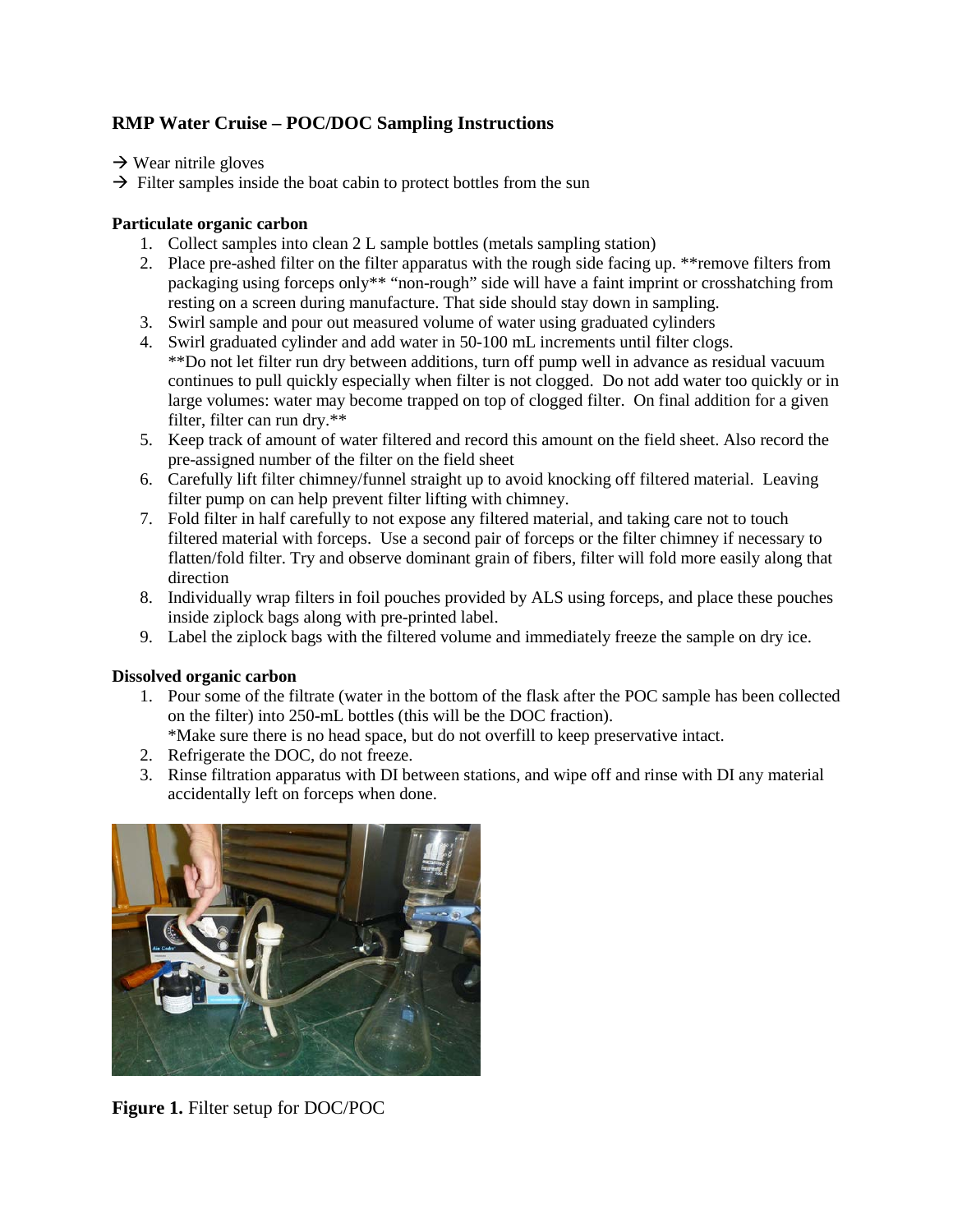# **RMP Water Cruise CTR Sampling Instructions**

# **Pump set up** – see Clean Hands/Dirty Hands Procedure

Sample tubing will be pre-cleaned by Caltest, and used with a low-flow pump provided by SFEI. Use a new tubing set at the beginning of each sampling day.

# **Clean hands/dirty hands**

• Clean hands and dirty hands must wear nitrile or vinyl gloves

# **Bottle Filling**

- Rinse tubing with site water for at least 1 minute before sampling
- Bottles without preservative are rinsed with site water before filling organics bottles are rinsed 1 time, all other bottles are rinsed 3 times.
- Bottles with preservative are filled directly, without overflowing. Make sure VOA vials are not filled too quickly, causing preservative to be rinsed out.
- All bottles are filled with whole (not dissolved) water, with minimal to no headspace as practicable

# **Bottle labels**

- Printed labels are dropped inside outer bag
- Use sharpie to write site code and fraction (T or D) on label on the outer bag
- Attach label directly to bottles without bags, and write the 4 digit ID number on the lid. Wrap label on the bottle in tape in order to avoid becoming dissociated with the sample bottle.

### **Collection Sites**

- Samples will be collected at BC10, BG20, and BA30 ONLY. Asbestos samples will not be collected at BC10 or BA30.
- A field blank will be collected prior to field sample collection at station SB070W, using DI water provided by Caltest. No field blank will be collected for Asbestos.
- No field duplicate samples will be collected

| <b>Sample</b>          | # Bottles             | <b>Bottle Type</b> | <b>Preservation*</b> |
|------------------------|-----------------------|--------------------|----------------------|
| Organics - EPA 624     | $\overline{4}$        | 40 mL VOA vials    | 2 preserved with     |
|                        |                       |                    | $HCl$ ; 2            |
|                        |                       |                    | unpreserved          |
| Organics – EPA 625     | 4 (2 for field blank) | 1 L amber glass    |                      |
| Organics – Pesticides  | 4 (2 for field blank) | 1 L amber glass    |                      |
| Tributyltin            |                       | 1 L amber glass    |                      |
| $Asbestos - site BG20$ |                       | 1 L amber glass    |                      |
| <b>ONLY</b>            |                       |                    |                      |
| <b>Total Solids</b>    |                       | pint PE            |                      |

### **Collection order**

\*Samples will be placed in coolers with ice for field storage. Hold times are listed in the 2015 RMP Water Cruise Plan.

AMS will arrange for a Caltest courier to pick up samples from the AMS office in Livermore the morning after sampling (pickup dates on  $8/27$ ,  $8/28$ ,  $9/1$ )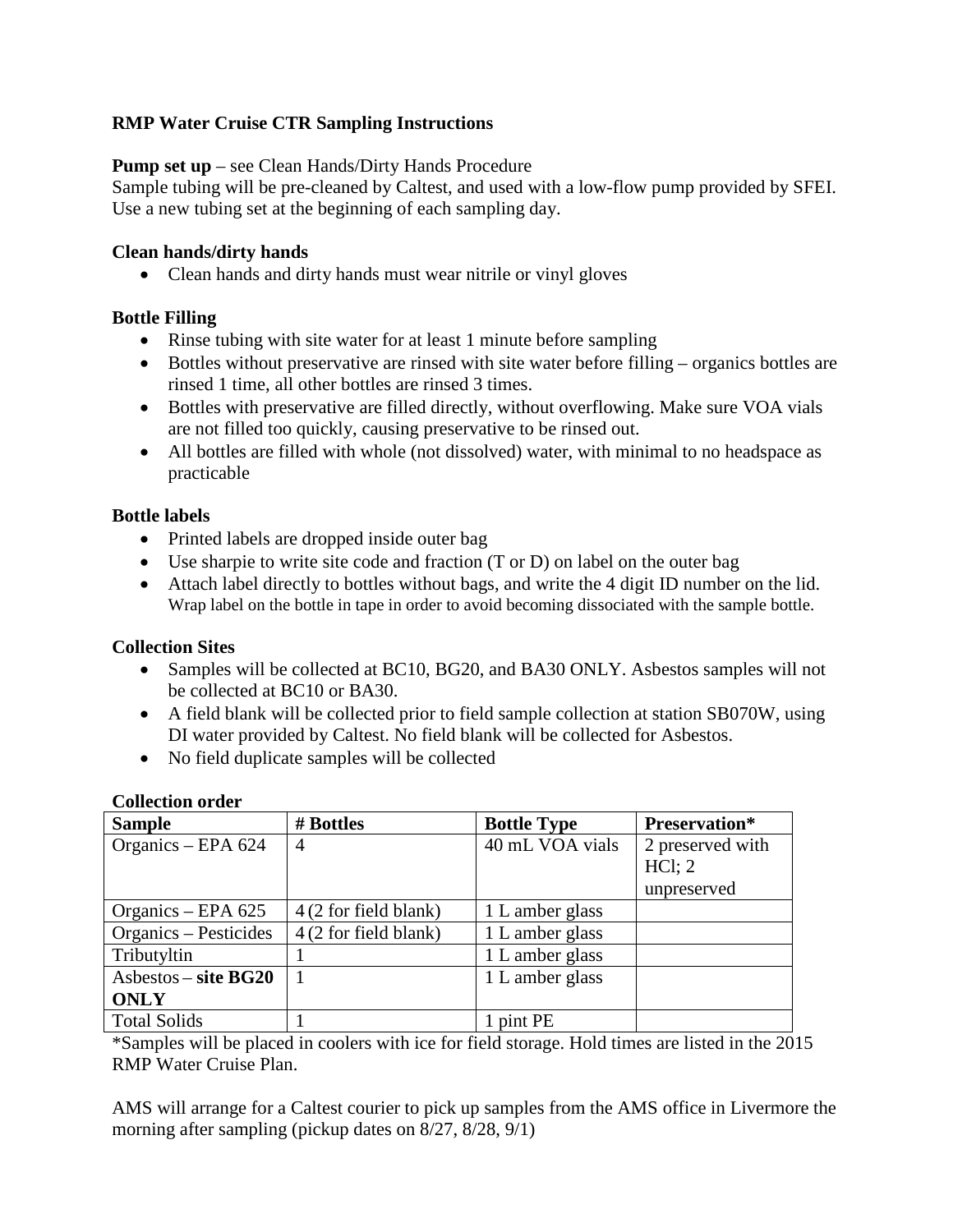# **RMP Water Cruise Toxicity Sampling Instructions**

**Pump set up** – see Clean Hands/Dirty Hands Instructions

Sample tubing will be pre-cleaned by Pacific Eco-Risk, and used with a high-flow pump provided by AMS. Use a new tubing set at the beginning of each sampling day.

# **Clean hands/dirty hands**

• Samplers should wear nitrile or vinyl gloves while handling the pump and tubing

# **Bottle Filling**

- Rinse tubing for at least 1 minute with site water before sampling
- Rinse bottles 3 times with site water before filling
- Bottles should be left with some headspace after filling

# **Bottle labels**

• Attach label directly to the bottles, and write the site code, analyte, and fraction on the bottle lid. Wrap label on the bottle in tape in order to avoid becoming dissociated with the sample bottle.

# **Additional samples**

- No field blanks or duplicates will be collected
- Samples will be collected at nine sites ONLY:
	- o BC10
	- o BG20
	- o BG30
	- o BA30
	- o LSB061W
	- o SB067W
	- o CB040W
	- o SPB039W
	- o SU048W

# **Sample Shipping**

- Call Pacific EcoRisk Labs (PERL) by noon on the date of sampling
- AMS will arrange for a courier to deliver samples to PERL the morning after the date of sampling

### **Collection order**

| <b>Sample</b> | <b>Bottles</b> | <b>Bottle Type</b> | <b>Preservation</b> |
|---------------|----------------|--------------------|---------------------|
| Toxicity      |                | 20 L carboy        |                     |